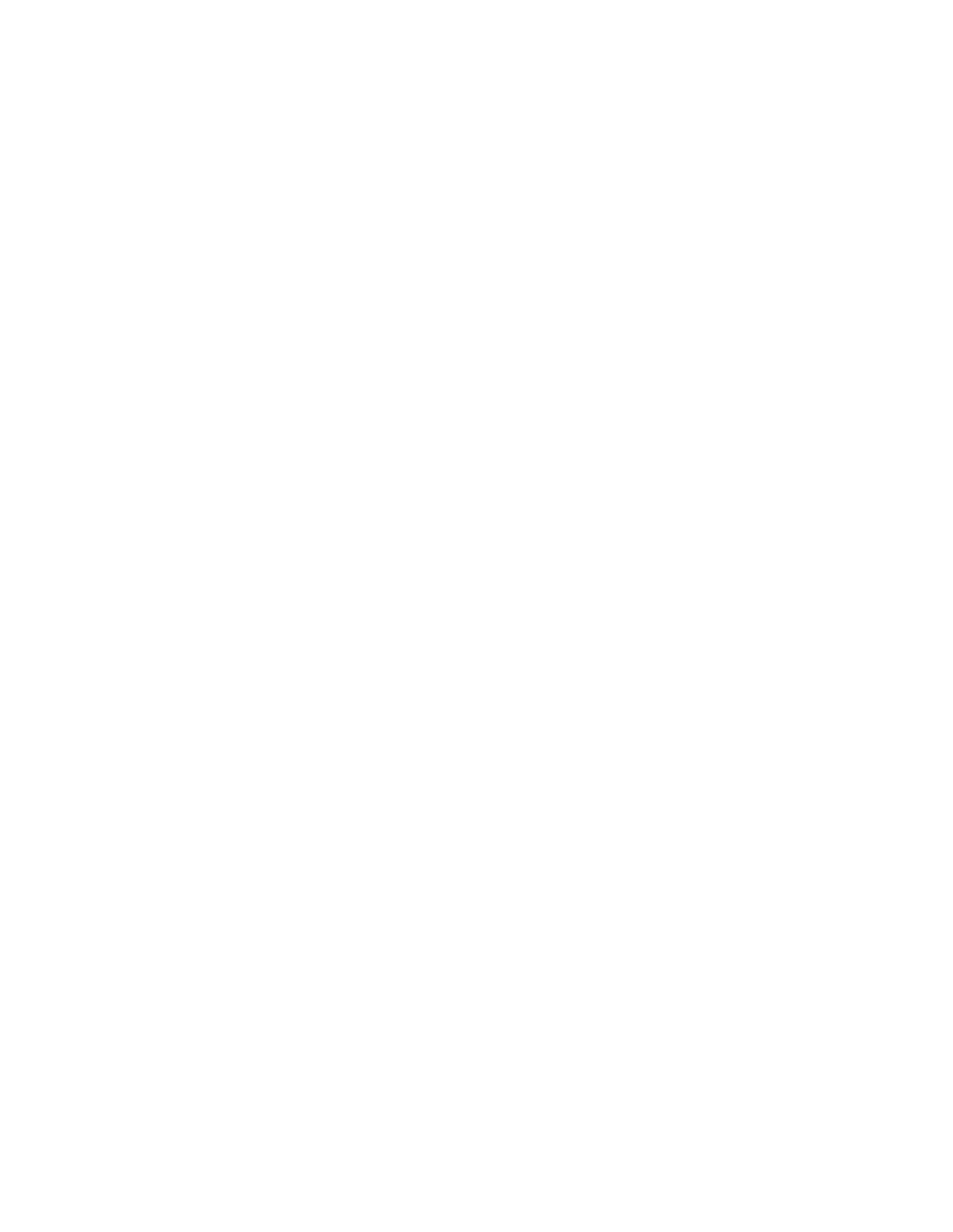# City of Grants Pass Work Plan2016

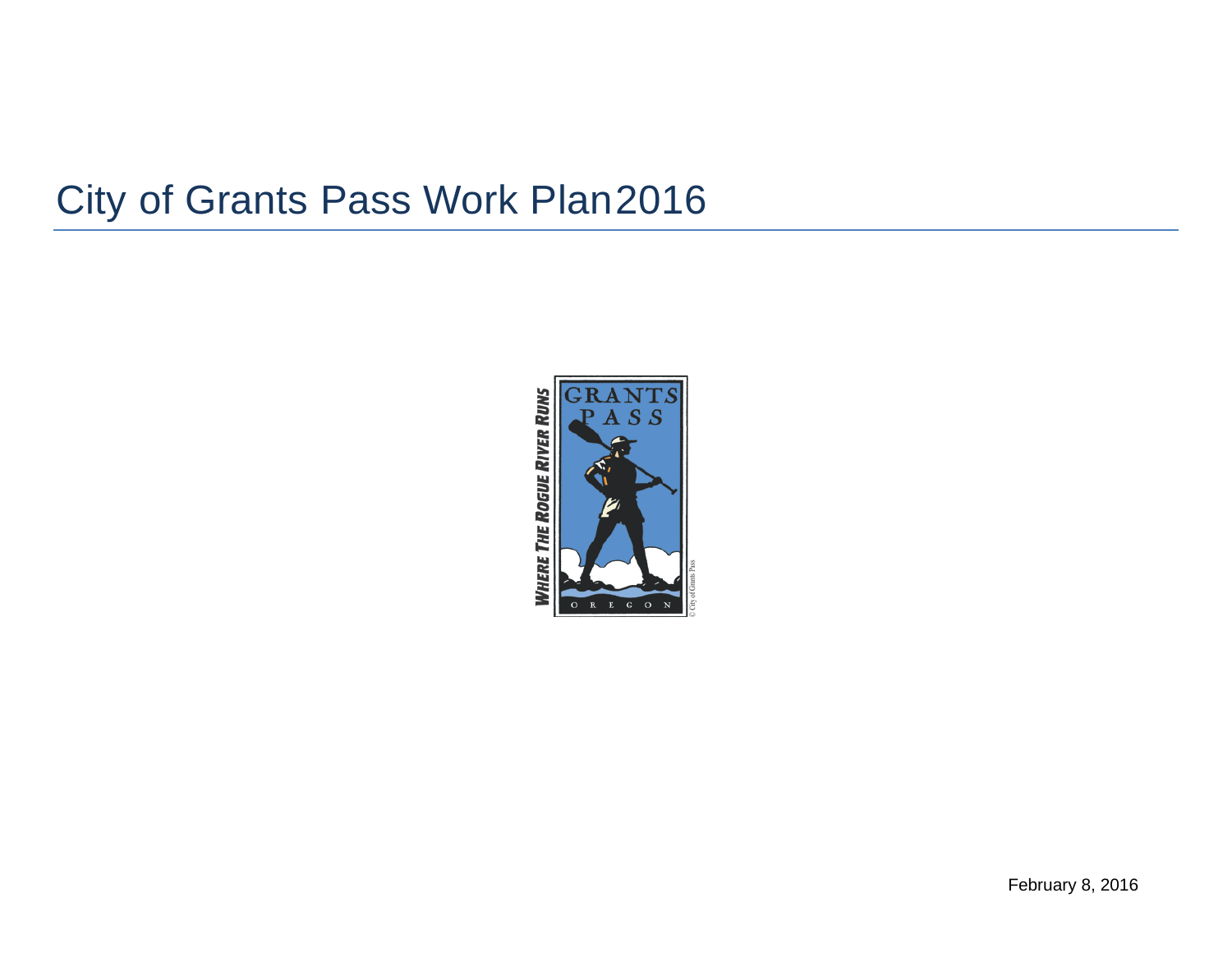# **Why a Work Plan**

The work plan reflects the strategic planning process done by the City Council. Each year, the Council sets the direction of the organization based on the needs of its citizens. This is a living document and will be updated as progress is made and/or as goals change.

A work plan defines performance expectations and provides a framework for how we will achieve our organizational goals. To help achieve our goals and promote our successes the City of Grants Pass utilizes Specific, Measurable, and Achievable, Resource and Time-bound (SMART) objectives and actions.

### S.M.A.R.T.S.

Developing sound goals is critical to managing our performance. Having a SMART Work Plan:

- Establishes direction for task and/or projects
- Clarifies expectations
- Clarifies resources required to meet objectives
- Identifies the results of efforts
- Achieves higher levels of performance
- Corrects performance deficiencies
- Increases ability to take pride and satisfaction in our achievements

**S**pecific: Objectives should be simplistically written and clearly define an outcome. (What, Why, How)

**M**easurable: Objectives should be measurable so that you have tangible evidence that you have accomplished the goal. Usually, the entire goal statement is a measure for the project, but there are usually several short-term or smaller measurements built into the goal. Measures should include numeric or descriptive measures that define quantity, quality, etc. Focus on elements such as observable actions, quantity, quality, cycle time, efficiency, and/or flexibility to measure outcomes not activities.

**A**chievable and Assignable: Objectives should be achievable and assignable and within the department and staff member's control or influence and they must possess the appropriate knowledge, skills, and abilities needed to achieve the goal. Consider authority or control, influence, resources and work environment support to meet the goal. You can meet most any goal when you plan your steps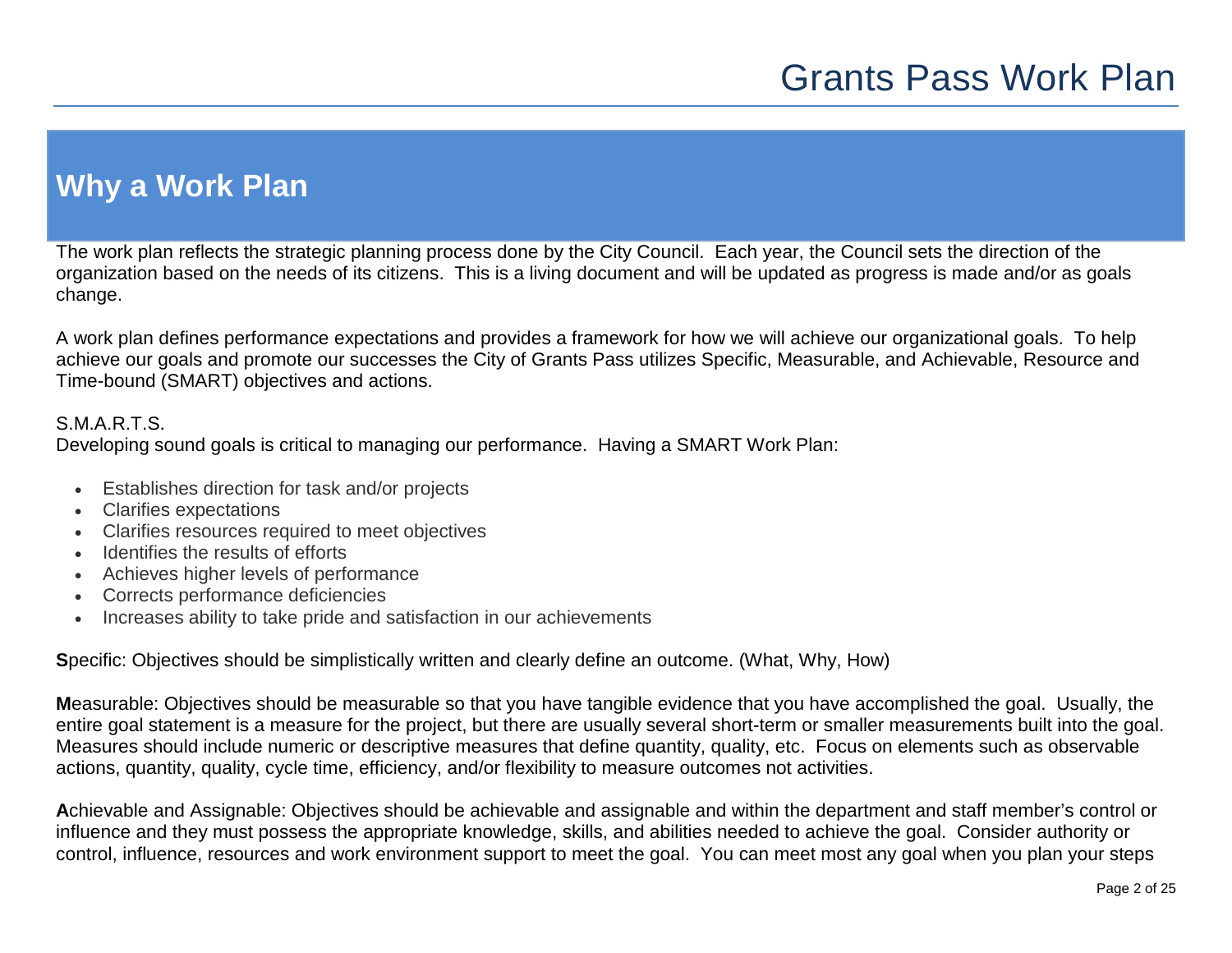wisely and establish a timeframe that allows you to carry out those steps. As you carry out the steps, you can achieve goals that may have seemed impossible when you started. On the other hand, if a goal is impossible to achieve, you may not even try to accomplish it. Achievable goals motivate employees; impossible goals demotivate them.

**R**esources: Objectives should have a measure of resources required to complete task. This may include hard dollars, grant funds, inkind services, staff time etc.

**T**ime-bound: Objectives should identify a definite target date for completion and/or frequencies for specific action steps that are important for achieving the goal. How often should the staff member work on this assignment? By when should this goal be accomplished? Incorporate specific dates, calendar milestones, or timeframes that are relative to the achievement of another result (i.e., dependencies and linkages to other projects).

To achieve our goals we have defined specific areas of focus and activities through objectives and actions. The following is a list of the Council's top objectives and actions:

- Partner with community to provide homeless youth shelter services
- Allen Creek Sports Park Complex (Funding)
- Maintain necessary criminal justice infrastructure (jail, DA, juvenile)
- Prepare funding package to resolve sewer issues in Spalding Park
- Light up downtown in alleyways and railroad tracks
- Expand Wastewater Plant
- Develop landscaping and parking at Park Street
- Build new Water Plant
- Explore feasibility of Fire District
- Develop the park area west of the Caveman Bridge

Objectives and actions are prioritized to show weight of importance by number of asterisks (\*).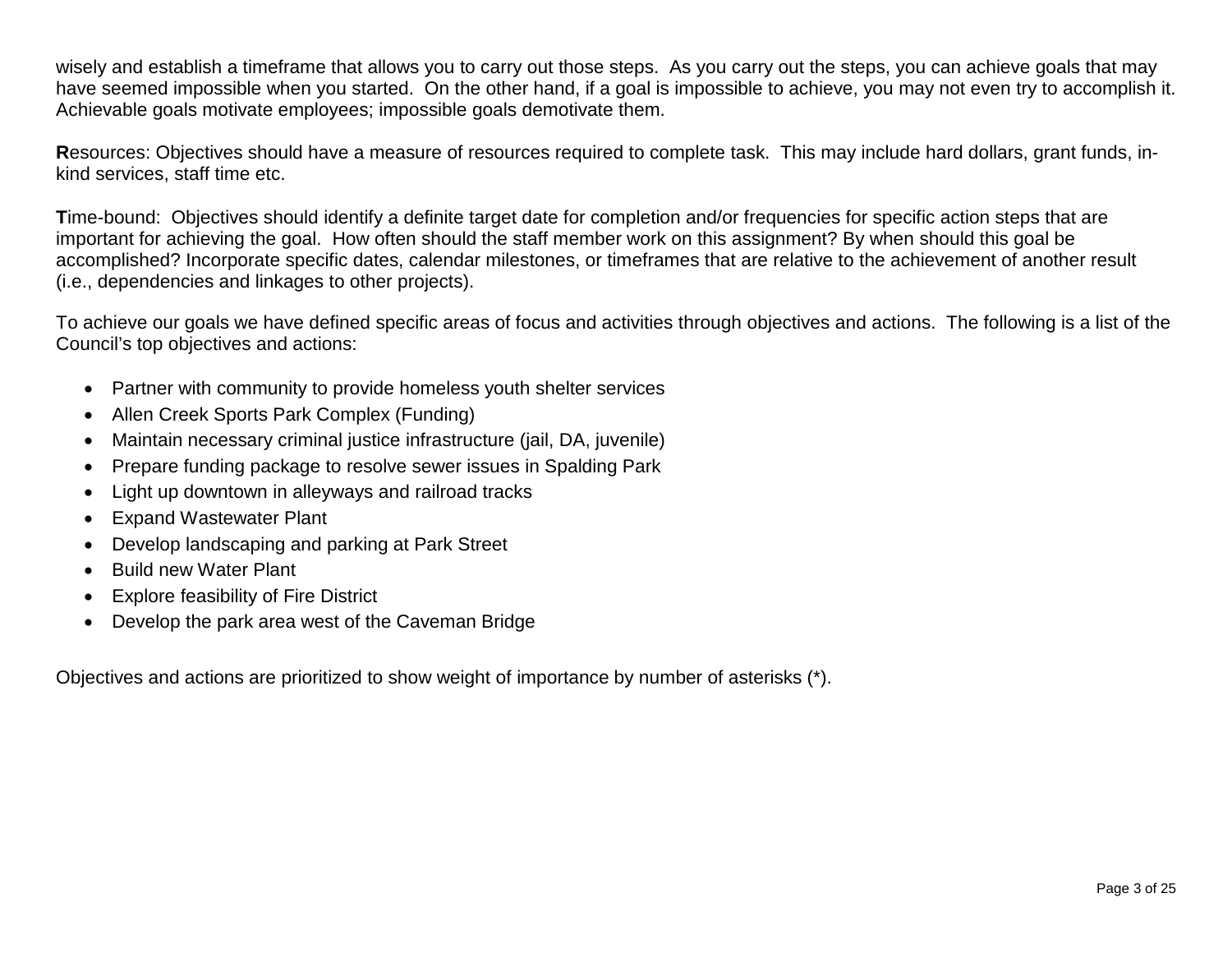## **Keep Citizens Safe**

### *Leadership Objectives:*

- **Partner with community to provide homeless youth shelter services\*\*\***
- **Maintain necessary criminal justice infrastructure\*\*\***
- **Explore feasibility of Fire District\*\*\***
- **Increase school safety\*\***
- **Improve proactive policing\*\***
- **Reduce meth/heroin use\***
- **Improve preparedness for emergencies**
- **Enhance a safe and secure environment**
- **Respond to homelessness and vagrancy in our community in a proactive, comprehensive and coordinated approach**
- **Reduce transient impact to community\***

*Leadership Actions: Key: O – planned action date, X – action taken*

#### *Objective 1: Partner with community to provide homeless youth shelter services.\*\*\**

| Objective: Partner with community to provide homeless youth shelter services.*** |                                                                       |                   |                  |                  |                |              |                |  |  |  |  |
|----------------------------------------------------------------------------------|-----------------------------------------------------------------------|-------------------|------------------|------------------|----------------|--------------|----------------|--|--|--|--|
| <b>Specific</b><br><b>Action</b>                                                 | <b>Measurement</b>                                                    | <b>Assignment</b> | <b>Resources</b> | Time/<br>Quarter |                |              | <b>Status</b>  |  |  |  |  |
|                                                                                  |                                                                       |                   |                  |                  | $\overline{2}$ | $\mathbf{3}$ | $\overline{4}$ |  |  |  |  |
|                                                                                  | Partner with community to provide homeless youth shelter<br>services. | <b>DPS</b>        | <b>Staff</b>     |                  |                |              |                |  |  |  |  |

### *Objective 2: Maintain necessary criminal justice infrastructure.\*\*\**

|                           | Objective: Maintain necessary criminal justice infrastructure.*** |                   |                  |                          |               |
|---------------------------|-------------------------------------------------------------------|-------------------|------------------|--------------------------|---------------|
| <b>Specific</b><br>Action | <b>Measurement</b>                                                | <b>Assignment</b> | <b>Resources</b> | Time/<br>Quarter         | <b>Status</b> |
|                           |                                                                   |                   |                  | 3<br>2<br>$\overline{4}$ |               |
|                           | Maintain necessary criminal justice infrastructure.               | Administration    | <b>Staff</b>     |                          |               |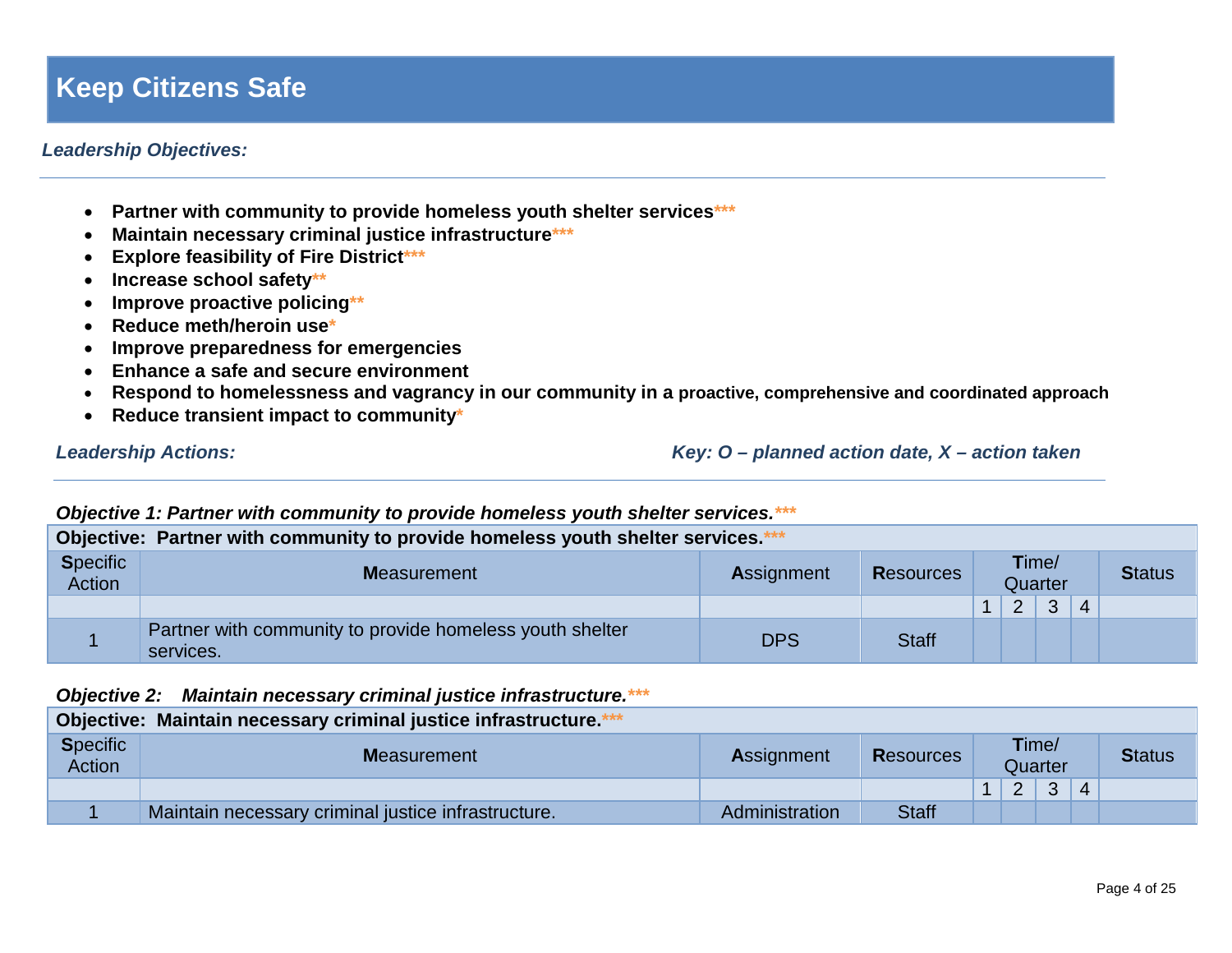### *Objective 3: Explore feasibility of Fire District.\*\*\**

| <b>Objective: Explore feasibility of Fire District.</b> *** |                                       |                         |                  |                  |                |   |   |               |  |  |  |
|-------------------------------------------------------------|---------------------------------------|-------------------------|------------------|------------------|----------------|---|---|---------------|--|--|--|
| <b>Specific</b><br><b>Action</b>                            | <b>Measurement</b>                    | <b>Assignment</b>       | <b>Resources</b> | Time/<br>Quarter |                |   |   | <b>Status</b> |  |  |  |
|                                                             |                                       |                         |                  | $\mathbf{1}$     | $\overline{2}$ | 3 | 4 |               |  |  |  |
|                                                             | Explore feasibility of Fire District. | Administration<br>Cubic | <b>Staff</b>     |                  |                |   |   |               |  |  |  |

### *Objective 4: Increase school safety.\*\**

| Objective: Increase school safety.** |                         |            |                  |  |          |         |                           |  |  |  |  |
|--------------------------------------|-------------------------|------------|------------------|--|----------|---------|---------------------------|--|--|--|--|
| <b>Specific</b><br><b>Action</b>     | <b>Measurement</b>      | Assignment | <b>Resources</b> |  | Time/    | Quarter | <b>Status</b>             |  |  |  |  |
|                                      |                         |            |                  |  | $\Omega$ | 3       | $\boldsymbol{\varLambda}$ |  |  |  |  |
|                                      | Increase school safety. | <b>DPS</b> | <b>Staff</b>     |  |          |         |                           |  |  |  |  |

### *Objective 5: Improve proactive policing.\*\**

Action 1: Public education – traffic "don't block the box".\*

| Objective: Improve proactive policing.* |                                                   |                   |                  |  |          |         |  |               |  |  |  |
|-----------------------------------------|---------------------------------------------------|-------------------|------------------|--|----------|---------|--|---------------|--|--|--|
| <b>Specific</b><br><b>Action</b>        | <b>Measurement</b>                                | <b>Assignment</b> | <b>Resources</b> |  | Time/    | Quarter |  | <b>Status</b> |  |  |  |
|                                         |                                                   |                   |                  |  | $\Omega$ | 3       |  |               |  |  |  |
|                                         | Public education – traffic "don't block the box". | <b>DPS</b>        | <b>Staff</b>     |  |          |         |  |               |  |  |  |

### *Objective 6: Reduce meth/heroin use.\**

|                                  | Objective: Reduce meth/heroin use.* |                   |                  |  |                  |   |                          |               |  |  |  |  |
|----------------------------------|-------------------------------------|-------------------|------------------|--|------------------|---|--------------------------|---------------|--|--|--|--|
| <b>Specific</b><br><b>Action</b> | <b>Measurement</b>                  | <b>Assignment</b> | <b>Resources</b> |  | Time/<br>Quarter |   |                          | <b>Status</b> |  |  |  |  |
|                                  |                                     |                   |                  |  | $\overline{2}$   | 3 | $\boldsymbol{\varDelta}$ |               |  |  |  |  |
|                                  | Reduce meth/heroin use.             | <b>DPS</b>        | <b>Staff</b>     |  |                  |   |                          |               |  |  |  |  |

# **Objective 7: Improve preparedness for emergencies.**<br>Action 1: Evaluate the effectiveness of services availa

**Action 1:** Evaluate the effectiveness of services available to assure Grants Pass is prepared for disasters.\*

|          | Objective: Improve preparedness for emergencies. |                   |                  |       |               |
|----------|--------------------------------------------------|-------------------|------------------|-------|---------------|
| Specific | <b>Measurement</b>                               | <b>Assignment</b> | <b>Resources</b> | Time/ | <b>Status</b> |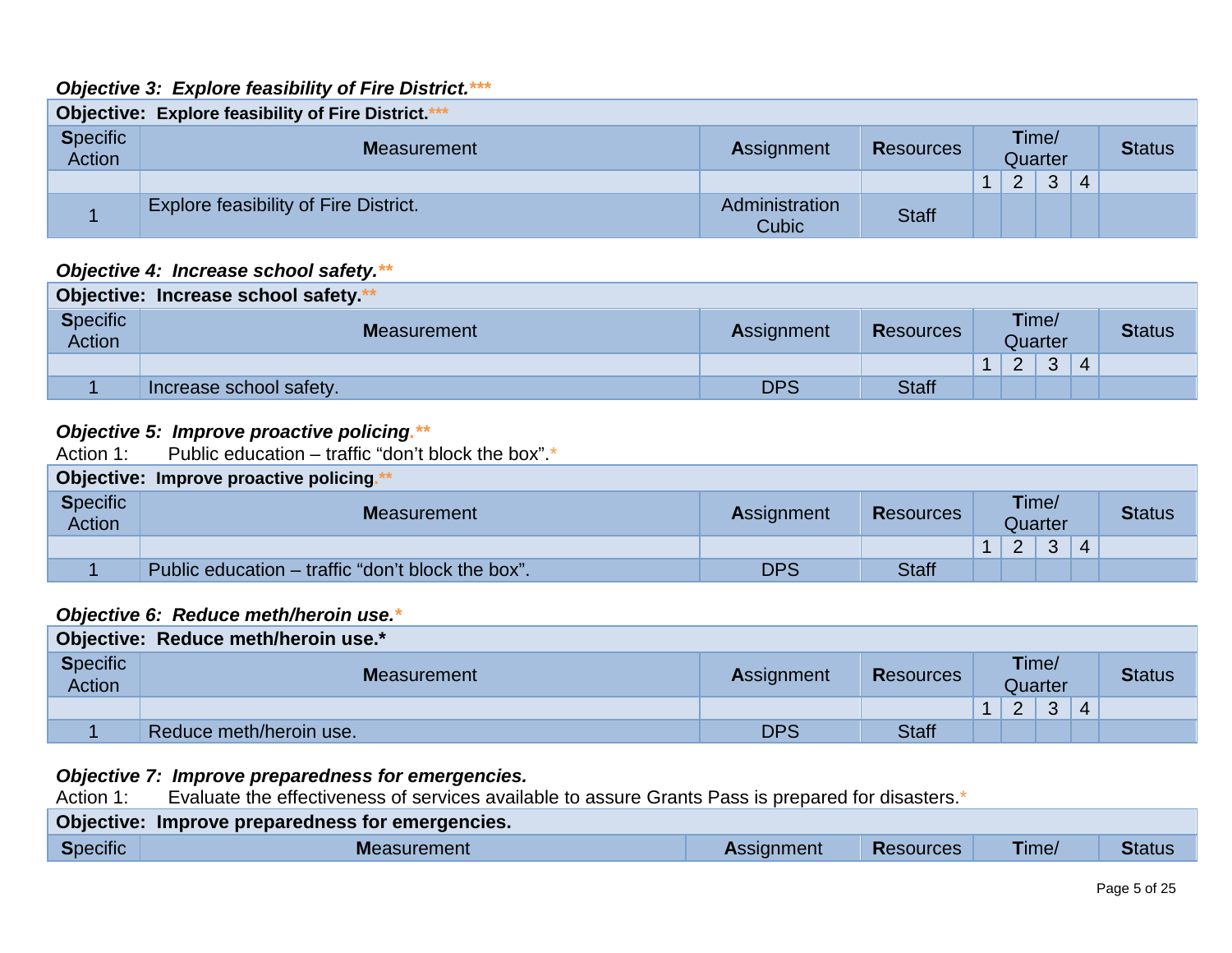| Action |                                                                                                      |                                         |              | Quarter |                |   |   |  |
|--------|------------------------------------------------------------------------------------------------------|-----------------------------------------|--------------|---------|----------------|---|---|--|
|        |                                                                                                      |                                         |              |         | $\overline{2}$ | 3 | 4 |  |
|        | Evaluate the effectiveness of services available to assure Grants<br>Pass is prepared for disasters. | DPS/<br>Administration<br>Landis/Reeves | <b>Staff</b> |         |                |   |   |  |

### *Objective 8: Enhance a safe and secure environment.*

- Action 1: Light up downtown in alleyways and railroad tracks.\*\*\*
- Action 2: Expand use of community video cameras throughout the City.\*\*\*

## **Objective: Enhance a safe and secure environment.**

| <b>Specific</b><br><b>Action</b> | <b>Measurement</b>                                         | <b>Assignment</b>              | <b>Resources</b> | Time/<br>Quarter |                |   |                | <b>Status</b> |
|----------------------------------|------------------------------------------------------------|--------------------------------|------------------|------------------|----------------|---|----------------|---------------|
|                                  |                                                            |                                |                  |                  | $\overline{2}$ | 3 | $\overline{A}$ |               |
|                                  | Light up downtown in alleyways and railroad tracks         | Administration<br>Reeves/Byrne | Monetary         |                  |                |   |                |               |
| $\overline{2}$                   | Expand use of community video cameras throughout the City. | DPS/PCD<br>Landis/Glover       | Monetary         |                  |                |   |                |               |

### *Objective 9: Respond to homelessness and vagrancy in our community in a proactive, comprehensive and coordinated approach.*

- Action 1: Continue as a 'facilitator' not a 'partner' in consolidation of homeless/transient community services.\*\*<br>Action 2: Appoint a Vagrancy Task Force.\*
- Appoint a Vagrancy Task Force.\*

**Objective: Respond to homelessness and vagrancy in our community in a proactive, comprehensive and coordinated approach.** 

| <b>Specific</b><br>Action | <b>Measurement</b>                                                                                        | <b>Assignment</b>       | <b>Resources</b> | Time/<br>Quarter |                |                | <b>Status</b>  |  |
|---------------------------|-----------------------------------------------------------------------------------------------------------|-------------------------|------------------|------------------|----------------|----------------|----------------|--|
|                           |                                                                                                           |                         |                  |                  | $\overline{2}$ | 3 <sup>1</sup> | $\overline{4}$ |  |
|                           | Continue as a 'facilitator' not a 'partner' in consolidation of<br>homeless/transient community services. | Administration<br>Cubic | <b>Staff</b>     |                  |                |                |                |  |
|                           | Appoint a Vagrancy Task Force.                                                                            | <b>DPS</b><br>Landis    | <b>Staff</b>     |                  |                |                |                |  |

### *Objective 10: Reduce transient impact to community.\**

Action 1: Targeted enforcement of illegal camping.<sup>\*</sup>

|          | Objective: Reduce transient impact to community.* |                   |                  |       |               |
|----------|---------------------------------------------------|-------------------|------------------|-------|---------------|
| Specific | Measurement                                       | <b>Assignment</b> | <b>Resources</b> | Time/ | <b>Status</b> |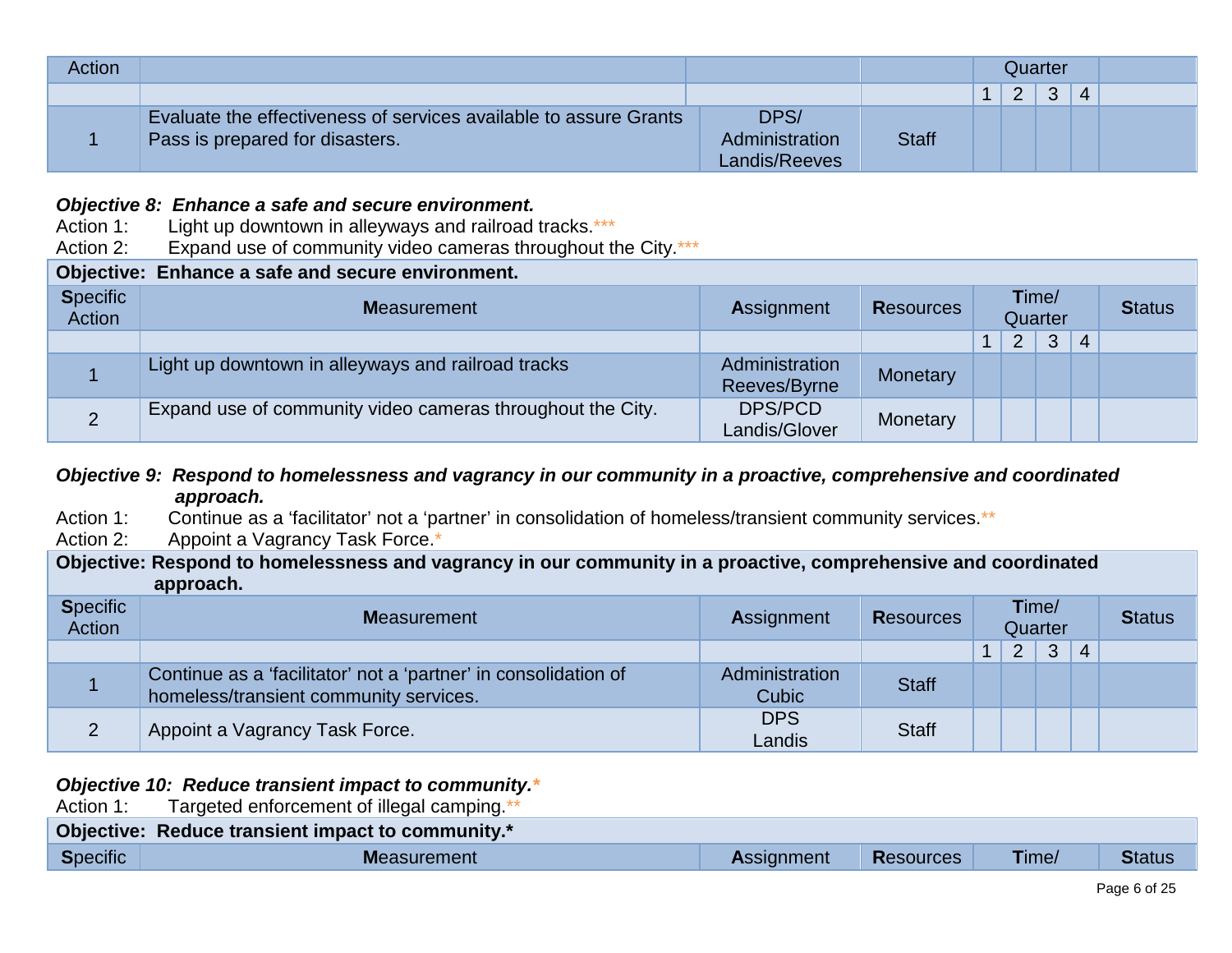| Action |                                          |             |       | Juarter<br>$\sim$<br>$\sim$ |   |  |  |  |
|--------|------------------------------------------|-------------|-------|-----------------------------|---|--|--|--|
|        |                                          |             |       |                             | - |  |  |  |
|        | Targeted enforcement of illegal camping. | nnc<br>יו ש | Staff |                             |   |  |  |  |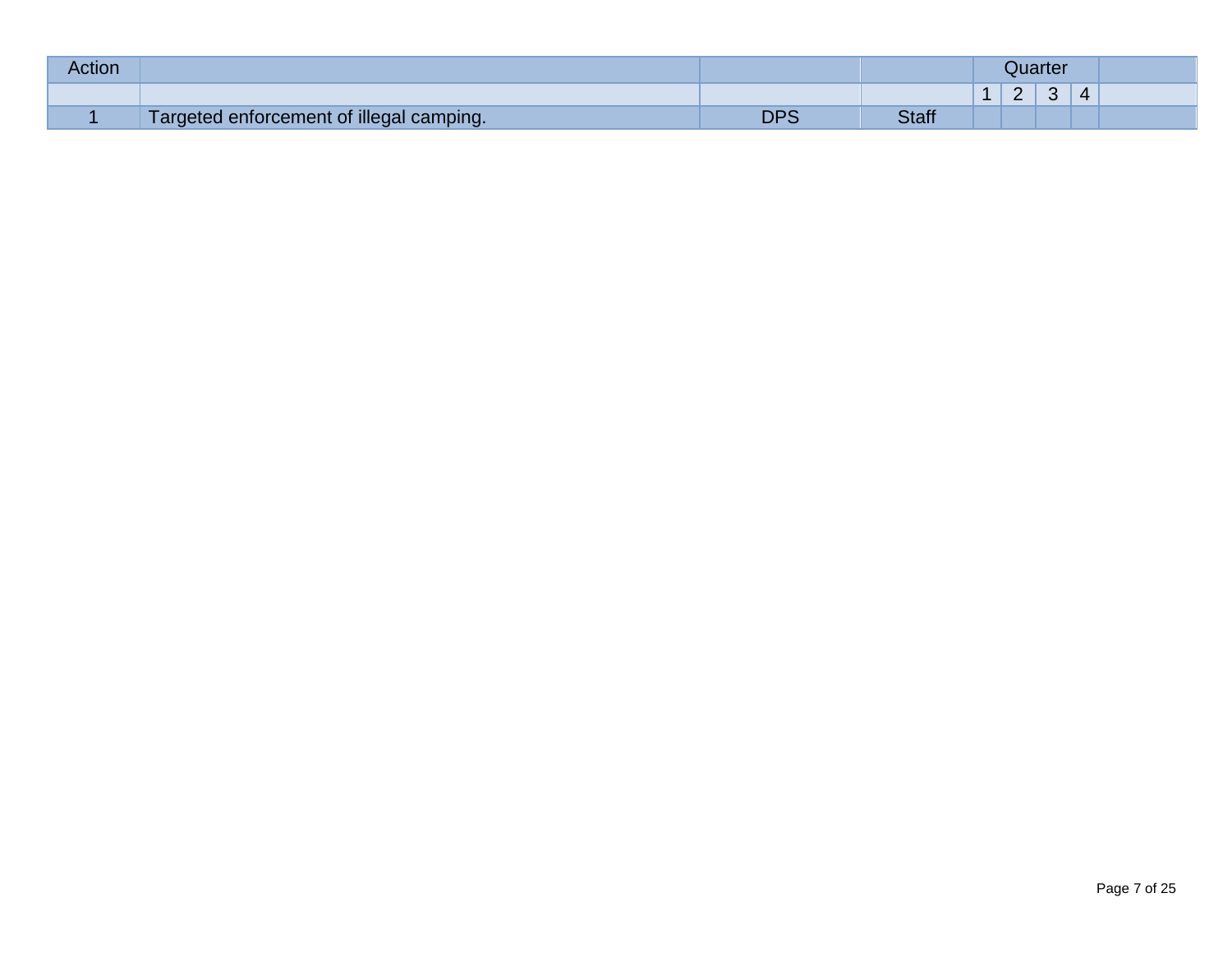# **Provide Cooperative, Shared Leadership Involving Council, Staff and Community**

### *Leadership Objectives:*

- **Evaluate/ensure financial stability of Utility Funds.\*\***
- **Develop and implement community communication strategies.**
- **Ensure efficiency and effectiveness in City operations.**

### *Leadership Actions:*

### *Objective 1: Evaluate/ensure financial stability of Utility Funds.\*\**

Action 1: Comprehensive Water Treatment/Wastewater funding strategy.\*\*

|                           | Objective: Evaluate/ensure financial stability of Utility Funds.** |                                                    |                                    |                      |                |                  |                |               |
|---------------------------|--------------------------------------------------------------------|----------------------------------------------------|------------------------------------|----------------------|----------------|------------------|----------------|---------------|
| <b>Specific</b><br>Action | <b>Measurement</b>                                                 | Assignment                                         | <b>Resources</b>                   |                      |                | Time/<br>Quarter |                | <b>Status</b> |
|                           |                                                                    |                                                    |                                    | $\blacktriangleleft$ | $\overline{2}$ | 3                | $\overline{4}$ |               |
|                           | Comprehensive Water Treatment/Wastewater funding strategy.         | <b>Public Works</b><br>/Finance<br>Canady/Meredith | <b>Staff</b><br><b>Consultants</b> |                      |                |                  |                |               |

### *Objective 2: Develop and implement community communication strategies.*

- Action 1: Hold quarterly Town Hall meetings.\*\*
- Action 2: Encourage and seek out younger generation to volunteer on City committees.\*\*
- Action 3: Continue to explore greater use of volunteer assistance for park maintenance.<sup>\*</sup>
- Action 4: Increase volunteer activities for beautification cleanup projects.<sup>\*</sup>
- Action 5: Promote and create information programs for Cable TV with monthly frequency.<sup>\*</sup>

#### **Objective:**

| <b>Specific</b><br><b>Action</b> | <b>Measurement</b>                 | <b>Assignment</b>              | <b>Resources</b> |        | Time/<br>Quarter |   | <b>Status</b> |
|----------------------------------|------------------------------------|--------------------------------|------------------|--------|------------------|---|---------------|
|                                  |                                    |                                |                  | 2<br>- | 3                | 4 |               |
|                                  | Hold quarterly Town Hall meetings. | Administration<br><b>Cubic</b> | <b>Staff</b>     |        |                  |   |               |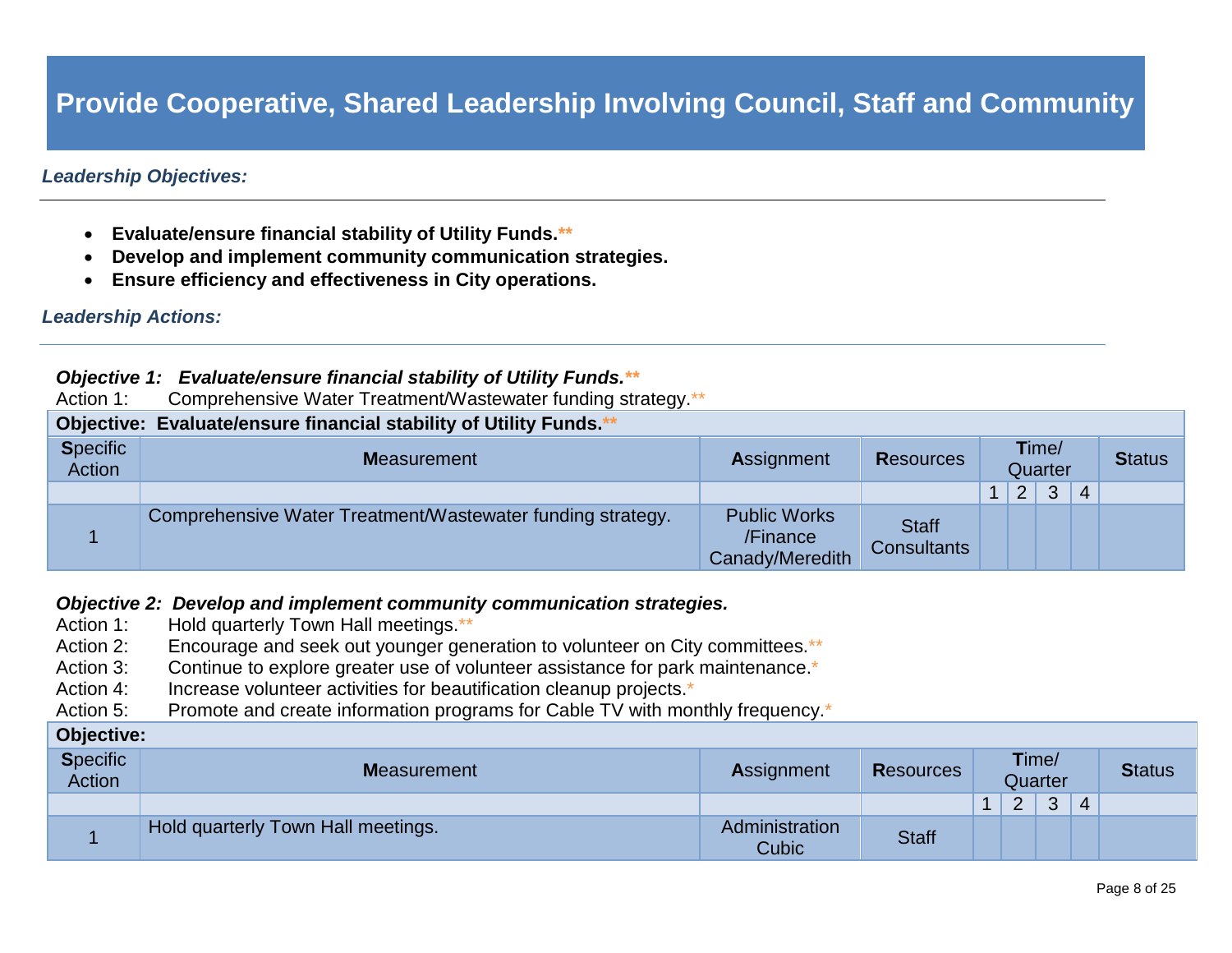| 2 | Encourage and seek out younger generation to volunteer on City<br>committees.    | Council                               | Council      |  |
|---|----------------------------------------------------------------------------------|---------------------------------------|--------------|--|
| 3 | Continue to explore greater use of volunteer assistance for park<br>maintenance. | <b>PCD</b><br>Glover/Nelson           | <b>Staff</b> |  |
| 4 | Increase volunteer activities for beautification cleanup projects.               | Administration                        | <b>Staff</b> |  |
| 5 | Promote and create information programs for Cable TV with<br>monthly frequency.  | Administration<br>Reeves/<br>Anderson | <b>Staff</b> |  |

### *Objective 3: Ensure efficiency and effectiveness in City operations.*

- Action 1: Implement an E-Permitting system for building and planning.\*\*\*
- Action 2: Appoint Council liaisons to collective bargaining.\*\*
- Action 3: Upgrade GIS reporting for Public Works.\*
- Action 4: Work with the MRMPO to apply for and help administer a feasibility study on alternative fuel sources for local fleets (City, County, School District, Refuse Haulers).\*\*
- Action 5: Evaluate/implement Asset Management software across Public Works (PAVE).\*
- Action 6: Contribute resources to Food & Friends for the development of new facility.<sup>\*</sup>
- Action 7: Dark fiber connection from City Hall to Hillcrest.\*
- Action 8: Evaluate pros and cons of a potential City debt free financial goal and review overall debt policies.<sup>\*</sup>
- Action 9: Upgrade heating/cooling system in the Municipal Building.<sup>\*</sup>
- Action 10: Discuss facility options and prepare a recommended plan for a Fleet Maintenance Facility upgrade according to the performance audit recommendations.\*
- Action 11: Continue progress reflecting recommendations from strategic plans developed through PAVE.<sup>\*</sup>
- Action 12: Expand wireless network capabilities at City facilities.\*
- Action 13: Upgrade to a redundant\replicated disk based backup system.<sup>\*</sup>
- Action 14: Create a fast-track land use process for job creating industrial development and building permits.<sup>\*</sup>
- Action 15: Expand NEOGOV program for electronic notification and communication with applicants.
- Action 16: Convert Clerk Aide position to that of a Records Call Taker for improved efficiency.

### **Objective: Ensure efficiency and effectiveness in City operations**.

| <b>Specific</b><br><b>Action</b> | <b>Measurement</b>                                          | <b>Assignment</b>       | <b>Resources</b> | Time/ | Quarter |                | <b>Status</b> |
|----------------------------------|-------------------------------------------------------------|-------------------------|------------------|-------|---------|----------------|---------------|
|                                  |                                                             |                         |                  |       | 3       | $\overline{4}$ |               |
|                                  | Implement an E-Permitting system for building and planning. | <b>PCD</b><br>Holohan   | <b>Staff</b>     |       |         |                |               |
| $\Omega$                         | Appoint Council liaisons to collective bargaining.          | Administration<br>Frerk | <b>Staff</b>     |       |         |                |               |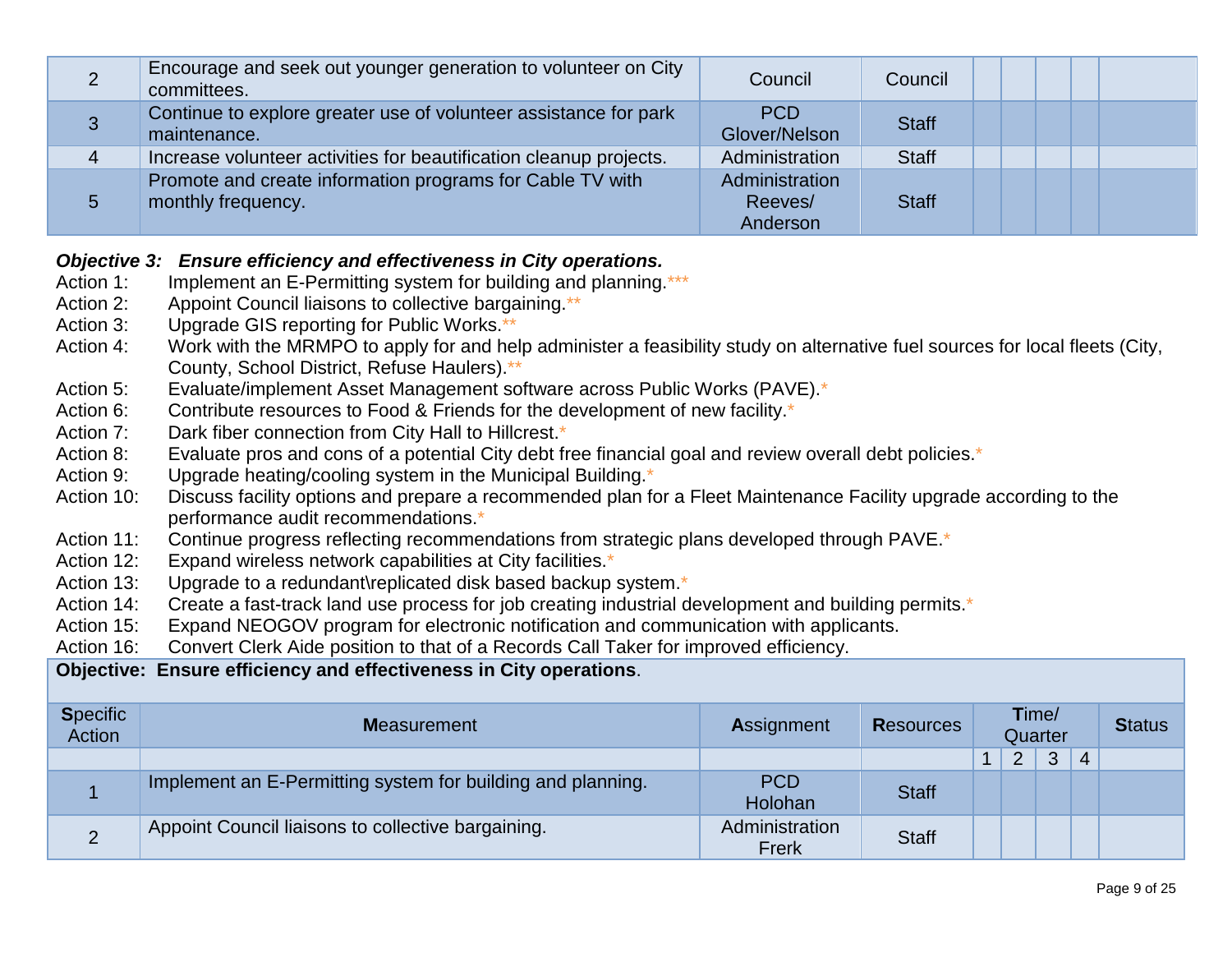| 3               | Upgrade GIS reporting for Public Works.                                                                                                                                      | <b>PCD</b><br>Glover               | <b>Staff</b>                 |  |  |  |
|-----------------|------------------------------------------------------------------------------------------------------------------------------------------------------------------------------|------------------------------------|------------------------------|--|--|--|
| $\overline{4}$  | Work with the MRMPO to apply for and help administer a<br>feasibility study on alternative fuel sources for local fleets (City,<br>County, School District, Refuse Haulers). | Finance<br><b>Meredith</b>         | Staff/<br>Design<br>Contract |  |  |  |
| 5               | Evaluate/implement Asset Management software across Public<br>Works (PAVE).                                                                                                  | <b>Public Works</b><br>Canady      | <b>Staff</b>                 |  |  |  |
| 6               | Contribute resources to Food & Friends for the development of<br>new facility.                                                                                               | Administration                     | <b>Staff</b>                 |  |  |  |
| $\overline{7}$  | Dark fiber connection from City Hall to Hillcrest.                                                                                                                           | Administration<br>Selland          | Monetary                     |  |  |  |
| 8               | Evaluate pros and cons of a potential City debt free financial goal<br>and review overall debt policies.                                                                     | Finance<br><b>Meredith</b>         | <b>Staff</b>                 |  |  |  |
| 9               | Upgrade heating/cooling system in the Municipal Building.                                                                                                                    | Administration<br><b>Byrne</b>     | Monetary                     |  |  |  |
| 10 <sup>°</sup> | Discuss facility options and prepare a recommended plan for a<br>Fleet Maintenance Facility upgrade according to the performance<br>audit recommendations.                   | Finance<br><b>Meredith</b>         | <b>Staff</b>                 |  |  |  |
| 11              | Continue progress reflecting recommendations from strategic<br>plans developed through PAVE.                                                                                 | Administration                     | <b>Staff</b>                 |  |  |  |
| 12              | Expand wireless network capabilities at City facilities.                                                                                                                     | Administration<br>Selland/Reeves   | Monetary                     |  |  |  |
| 13              | Upgrade to a redundant\replicated disk based backup system.                                                                                                                  | Administration<br>Selland/Reeves   | Monetary                     |  |  |  |
| 14              | Create a fast-track land use process for job creating industrial<br>development and building permits.                                                                        | <b>PCD</b><br>Glover               | <b>Staff</b>                 |  |  |  |
| 15              | Expand NEOGOV program for electronic notification and<br>communication with applicants.                                                                                      | Human<br><b>Resources</b><br>Mejia | <b>Staff</b>                 |  |  |  |
| 16              | Convert Clerk Aide position to that of a Records Call Taker for<br>improved efficiency.                                                                                      | Human<br><b>Resources</b><br>Mejia | <b>Staff</b>                 |  |  |  |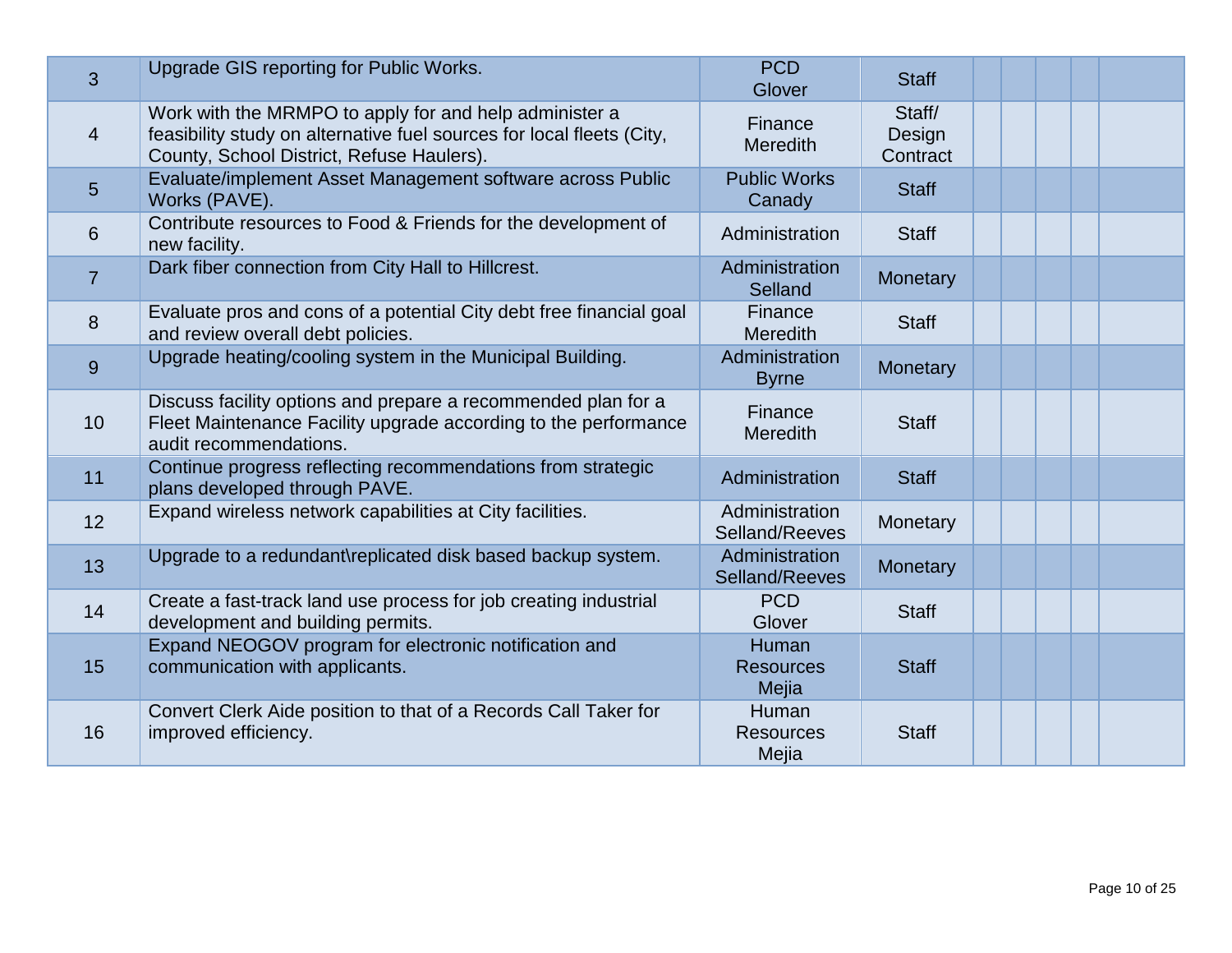## **Encourage Economic Opportunities**

### *Leadership Objectives:*

- **Facilitate an environment to encourage business prosperity and economic opportunities.**
- **Adopt an Economic Development Plan.**

### *Leadership Actions:*

### *Objective 1: Facilitate an environment to encourage business prosperity and economic opportunities.*

- Action 1: Prepare funding package to resolve sewer issues in Spalding Park.\*\*\*
- Action 2: Look into a partnership with Rogue Allure Hotel channel to promote tourism and economic development. \*\*\*
- Action 3: Partner to develop incubator facilities.\*\*
- Action 4: List of commercial properties buildings available.<sup>\*</sup>
- Action 5: Support (implement) Small-Scale/Craft Manufacturing/Main Street.\*
- Action 6: Develop business loan program incorporating a job creation forgiveness element.<sup>\*</sup>
- Action 7: Find solutions for business development and remodeling.<sup>\*</sup>
- Action 8: Encourage businesses to develop jobs in and around the City.<sup>\*</sup>
- Action 9: Develop additional industrial land.<sup>\*</sup>
- Action 10: Vocational training for high school and college students focused on local industry needs.\*

|                           | Objective: Facilitate an environment to encourage business prosperity and economic opportunities.       |                                    |                  |  |                  |              |                |  |  |  |  |  |  |  |               |
|---------------------------|---------------------------------------------------------------------------------------------------------|------------------------------------|------------------|--|------------------|--------------|----------------|--|--|--|--|--|--|--|---------------|
| <b>Specific</b><br>Action | <b>Measurement</b>                                                                                      | <b>Assignment</b>                  | <b>Resources</b> |  | Time/<br>Quarter |              |                |  |  |  |  |  |  |  | <b>Status</b> |
|                           |                                                                                                         |                                    |                  |  | $2^{\circ}$      | $\mathbf{3}$ | $\overline{4}$ |  |  |  |  |  |  |  |               |
|                           | Prepare funding package to resolve sewer issues in Spalding<br>Park.                                    | <b>PCD</b><br>Glover               | <b>Staff</b>     |  |                  |              |                |  |  |  |  |  |  |  |               |
| 2                         | Look into a partnership with Rogue Allure Hotel channel to<br>promote tourism and economic development. | Administration<br>Reeves/Bowen     | <b>Staff</b>     |  |                  |              |                |  |  |  |  |  |  |  |               |
| 3                         | Partner to develop incubator facilities.                                                                | Administration<br><b>Seereiter</b> | <b>Staff</b>     |  |                  |              |                |  |  |  |  |  |  |  |               |
| $\overline{4}$            | List of commercial properties - buildings available.                                                    | Administration<br>Seereiter        | <b>Staff</b>     |  |                  |              |                |  |  |  |  |  |  |  |               |
| 5                         | Support (implement) Small-Scale/Craft Manufacturing/Main<br>Street.                                     | Administration<br><b>Seereiter</b> | <b>Staff</b>     |  |                  |              |                |  |  |  |  |  |  |  |               |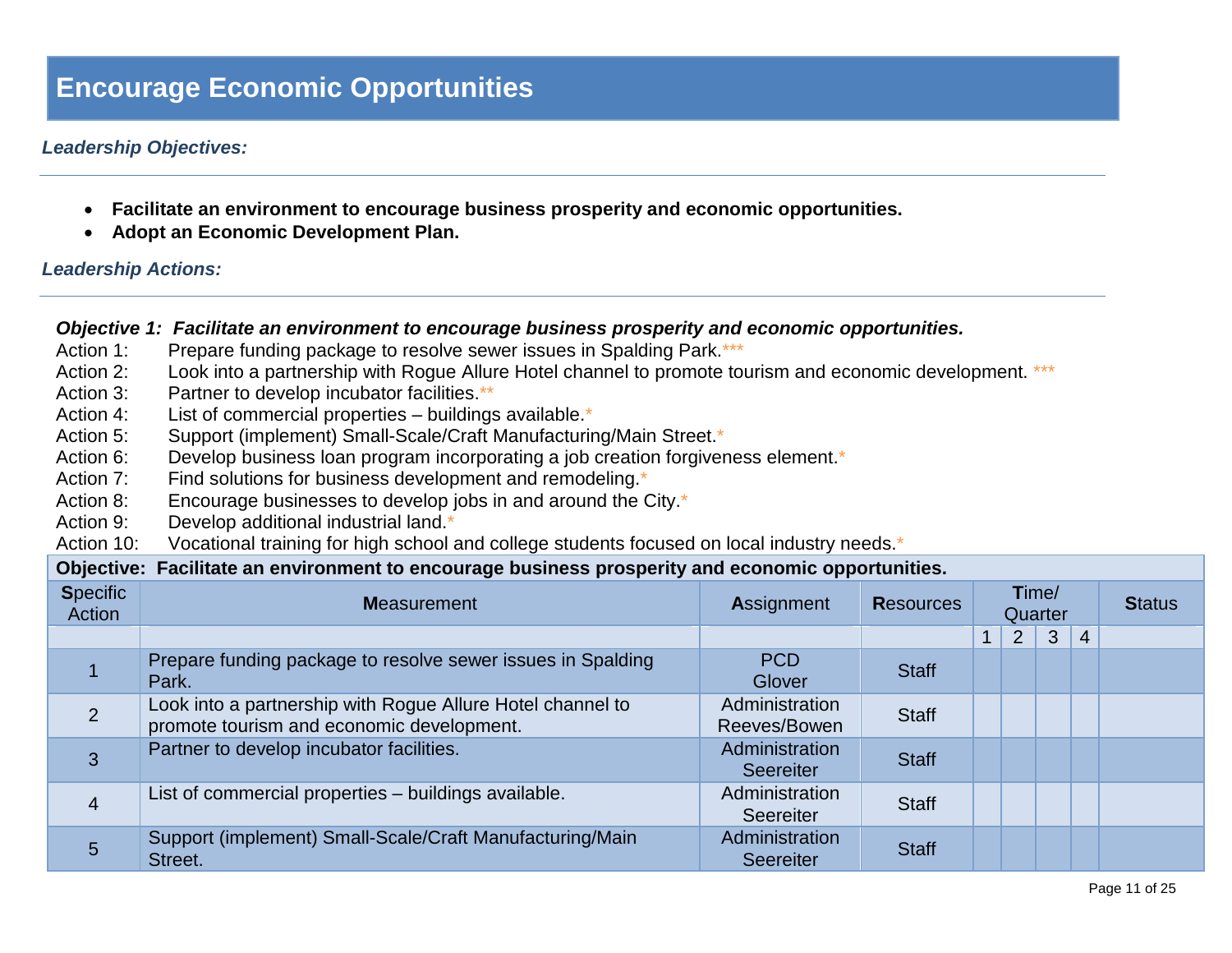| 6  | Develop business loan program incorporating a job creation<br>forgiveness element.           | Administration<br>Seereiter        | <b>Staff</b> |  |  |
|----|----------------------------------------------------------------------------------------------|------------------------------------|--------------|--|--|
|    | Find solutions for business development and remodeling.                                      | Administration<br><b>Seereiter</b> | <b>Staff</b> |  |  |
| 8  | Encourage businesses to develop jobs in and around the City.                                 | Administration<br>Seereiter        | <b>Staff</b> |  |  |
| 9  | Develop additional industrial land.                                                          | <b>PCD</b><br><b>Glover</b>        | <b>Staff</b> |  |  |
| 10 | Vocational training for high school and college students focused<br>on local industry needs. | Administration<br>Seereiter        | <b>Staff</b> |  |  |

### *Objective 2: Adopt an Economic Development Plan.*

| <b>Objective:</b>                | Adopt an Economic Development Plan. |                                    |                  |               |                  |   |               |
|----------------------------------|-------------------------------------|------------------------------------|------------------|---------------|------------------|---|---------------|
| <b>Specific</b><br><b>Action</b> | <b>Measurement</b>                  | <b>Assignment</b>                  | <b>Resources</b> |               | Time/<br>Quarter |   | <b>Status</b> |
|                                  |                                     |                                    |                  | $\mathcal{P}$ | 3                | 4 |               |
|                                  | Adopt an Economic Development Plan. | Administration<br><b>Seereiter</b> | <b>Staff</b>     |               |                  |   |               |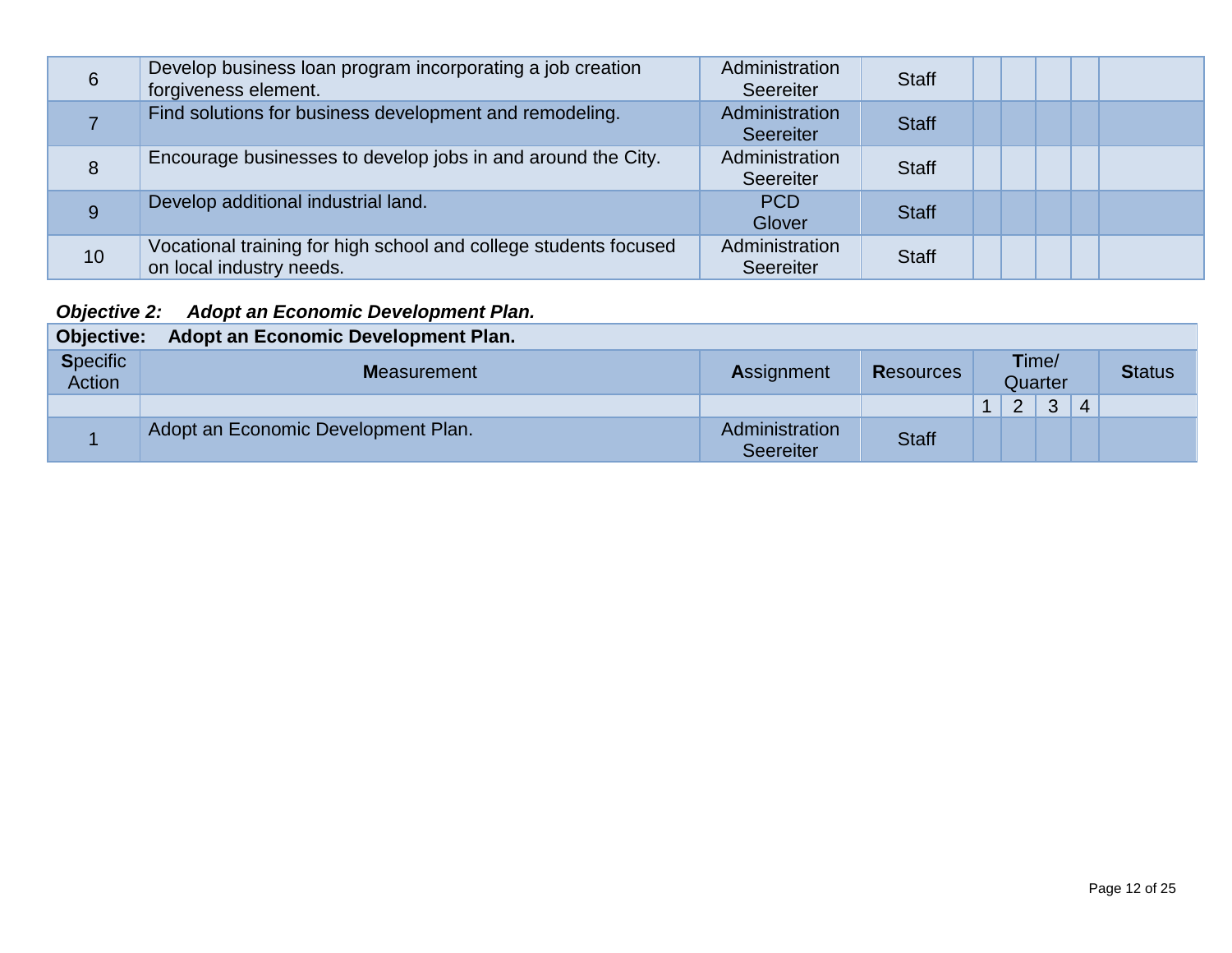## **Facilitate Sustainable, Manageable Growth**

### *Leadership Objectives:*

- **Strengthen current codes to help enforce and promote properly maintained commercial and residential structures.\***
- **Promote healthy neighborhoods.\***
- **Identify and implement appropriate sustainability practices.**
- **Develop proactive solutions to community development challenges.\***
- **Review annexation policy and identify areas for annexation.**
- **Create and sustain a city of diverse neighborhoods where all residents can find and afford the values and lifestyles they seek.**
- **Improve Parkland through private / public partnerships.**

#### *Leadership Actions:*

### **Objective 1: Strengthen current codes to help enforce and promote properly maintained commercial and residential structures.**

Action 1: Pursue code violations for those that have been reported by the citizens.<sup>\*</sup>

|                           | Objective: Strengthen current codes to help enforce and promote properly maintained commercial and residential structures. |                           |                  |                  |   |              |                |  |  |               |
|---------------------------|----------------------------------------------------------------------------------------------------------------------------|---------------------------|------------------|------------------|---|--------------|----------------|--|--|---------------|
| <b>Specific</b><br>Action | <b>Measurement</b>                                                                                                         | Assignment                | <b>Resources</b> | Time/<br>Quarter |   |              |                |  |  | <b>Status</b> |
|                           |                                                                                                                            |                           |                  |                  | 2 | $\mathbf{3}$ | $\overline{4}$ |  |  |               |
|                           | Pursue code violations for those that have been reported by the<br>citizens.                                               | DPS/PCD<br>Moran/Stichter | <b>Staff</b>     |                  |   |              |                |  |  |               |

# *Objective 2: Promote healthy neighborhoods.\**

- More public trash cans and recycling bins around town or near problem areas.\*\*
- Action 2: Canopy Tree Program.\*
- Action 3: Focus on clean-up efforts in areas of blight.<sup>\*</sup>
- Action 4: Encourage neighborhoods to keep themselves clean.<sup>\*</sup>
- Action 5: Keep rec/med pot from disrupting neighborhoods.\*

#### **Objective: Promote healthy neighborhoods.\***

| $\sim$ $\sim$ $\sim$<br><b>Specific</b> | <b>Measurement</b> | Assignment | <b>Resources</b> | Time/ | <b>Status</b> |
|-----------------------------------------|--------------------|------------|------------------|-------|---------------|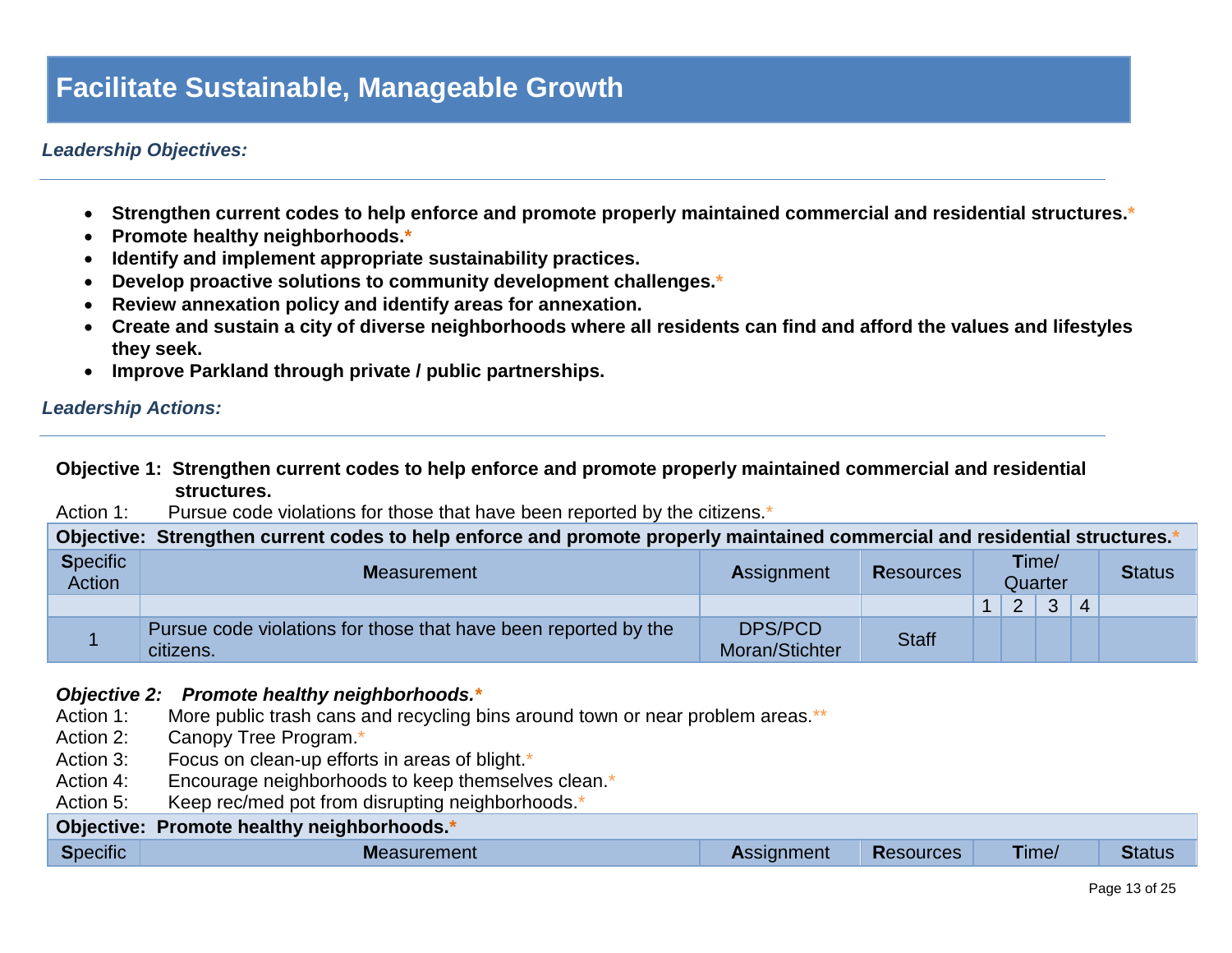| Action         |                                                                                 |                                                      |                          |              |                | Quarter      |                |  |
|----------------|---------------------------------------------------------------------------------|------------------------------------------------------|--------------------------|--------------|----------------|--------------|----------------|--|
|                |                                                                                 |                                                      |                          | $\mathbf{1}$ | $\overline{2}$ | $\mathbf{3}$ | $\overline{4}$ |  |
|                | More public trash cans and recycling bins around town or near<br>problem areas. | Administration<br><b>Byrne</b>                       | Monetary                 |              |                |              |                |  |
| 2              | Canopy Tree Program.                                                            | PCD<br><b>Nelson</b>                                 | <b>Staff</b>             |              |                |              |                |  |
| 3              | Focus on clean-up efforts in areas of blight.                                   | Administration/<br><b>PCD</b><br>Glover              | <b>Staff</b><br>Monetary |              |                |              |                |  |
| $\overline{4}$ | Encourage neighborhoods to keep themselves clean.                               | Administration/<br><b>PCD</b><br><b>Cubic/Glover</b> | <b>Staff</b>             |              |                |              |                |  |
| 5              | Keep rec/med pot from disrupting neighborhoods.                                 | <b>DPS</b><br>Moran                                  | <b>Staff</b>             |              |                |              |                |  |

### *Objective 3: Identify and implement appropriate sustainability practices.*

| Action 1:                                                               | Incorporate sustainable construction methods into Public Works construction projects as feasible.    |                               |                         |   |                  |               |                |  |  |  |
|-------------------------------------------------------------------------|------------------------------------------------------------------------------------------------------|-------------------------------|-------------------------|---|------------------|---------------|----------------|--|--|--|
| Objective: Identify and implement appropriate sustainability practices. |                                                                                                      |                               |                         |   |                  |               |                |  |  |  |
| <b>Specific</b><br>Action                                               | <b>Measurement</b>                                                                                   | <b>Assignment</b>             | <b>Resources</b>        |   | Time/<br>Quarter | <b>Status</b> |                |  |  |  |
|                                                                         |                                                                                                      |                               |                         | 1 | 2                | 3             | $\overline{4}$ |  |  |  |
|                                                                         | Incorporate sustainable construction methods into Public Works<br>construction projects as feasible. | <b>Public Works</b><br>Wright | Project<br><b>Staff</b> |   |                  |               |                |  |  |  |

# *Objective 4: Develop proactive solutions to community development challenges.\****<br>Action 1: Develop building safety/inspection/permits processes.\*\***

- Develop building safety/inspection/permits processes.\*\*
- Action 2: Review and revise Development Code.\*
- Action 3: Evaluate DDA and AFD process to determine best practices for the City and property owners and clean up old DDA and AFD records on properties – possibly convert to a fee-in-lieu system.\*
- Action 4: Initiate "highway-dependent" industrial land text amendment (i.e., no mini-storage on prime industrial land).\*

### **Objective: Develop proactive solutions to community development challenges.\***

| <b>Specific</b><br>Action | <b>Measurement</b> | <b>Assignment</b> | <b>Resources</b> | Time/<br>Quarter                 | <b>Status</b> |
|---------------------------|--------------------|-------------------|------------------|----------------------------------|---------------|
|                           |                    |                   |                  | $\sim$<br>$\sim$<br>4<br>ັບ<br>- |               |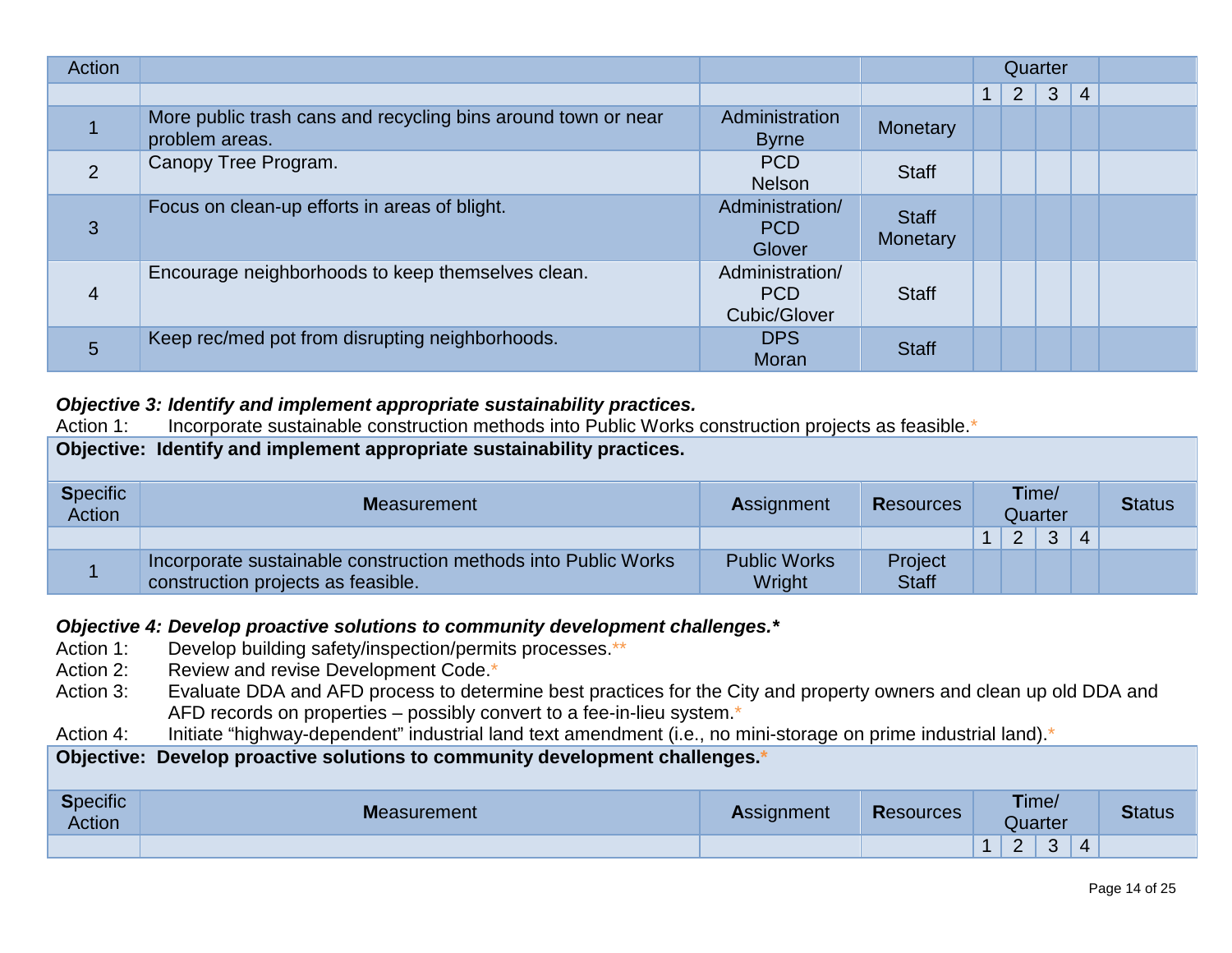|                | Develop building safety/inspection/permits processes.                                                                                                                                          | <b>PCD</b><br>Sandlin        | <b>Staff</b> |  |
|----------------|------------------------------------------------------------------------------------------------------------------------------------------------------------------------------------------------|------------------------------|--------------|--|
| 2              | Review and revise Development Code.                                                                                                                                                            | <b>PCD</b><br>Glover         | <b>Staff</b> |  |
| 3              | Evaluate DDA and AFD process to determine best practices for<br>the City and property owners and clean up old DDA and AFD<br>records on properties - possibly convert to a fee-in-lieu system. | <b>PCD</b><br>Glover/Holohan | <b>Staff</b> |  |
| $\overline{4}$ | Initiate "highway-dependent" industrial land text amendment (i.e.,<br>no mini-storage on prime industrial land).                                                                               | <b>PCD</b><br>Glover/Schauer | <b>Staff</b> |  |

### *Objective 5: Review annexation policy and identify areas for annexation.*

Action 1: Analyze/initiate charter amendment for annexation procedures.<sup>\*</sup>

| Objective: Review annexation policy and identify areas for annexation. |                                                               |                              |                  |  |       |         |          |               |  |  |
|------------------------------------------------------------------------|---------------------------------------------------------------|------------------------------|------------------|--|-------|---------|----------|---------------|--|--|
| <b>Specific</b><br>Action                                              | <b>Measurement</b>                                            | <b>Assignment</b>            | <b>Resources</b> |  | Time/ | Quarter |          | <b>Status</b> |  |  |
|                                                                        |                                                               |                              |                  |  | 2     | 3       | $\Delta$ |               |  |  |
|                                                                        | Analyze/initiate charter amendment for annexation procedures. | <b>PCD</b><br><b>Schauer</b> | <b>Staff</b>     |  |       |         |          |               |  |  |

### *Objective 6: Create and sustain a city of diverse neighborhoods where all residents can find and afford the values and lifestyles they seek.*

Action 1: Facilitate and environment which increases affordable housing opportunities.\*

**Objective: Create and sustain a city of diverse neighborhoods where all residents can find and afford the values and lifestyles they seek.**

| <b>Specific</b><br><b>Action</b> | <b>Measurement</b>                                                              | <b>Assignment</b> | <b>Resources</b> | Time/<br>Quarter |                |   | <b>Status</b> |  |
|----------------------------------|---------------------------------------------------------------------------------|-------------------|------------------|------------------|----------------|---|---------------|--|
|                                  |                                                                                 |                   |                  |                  | $\overline{2}$ | 3 | 4             |  |
|                                  | Facilitate and environment which increases affordable housing<br>opportunities. | Administration    | <b>Staff</b>     |                  |                |   |               |  |

*Objective 7: Improve Parkland through private / public partnerships.*

Action 1: Develop Allen Creek Sports Park Complex.\*\*\*

| Objective: Improve Parkland through private / public partnerships. |             |                   |                  |  |                  |  |                |               |  |  |  |  |
|--------------------------------------------------------------------|-------------|-------------------|------------------|--|------------------|--|----------------|---------------|--|--|--|--|
| <b>Specific</b><br>Action                                          | Measurement | <b>Assignment</b> | <b>Resources</b> |  | Time/<br>Quarter |  |                | <b>Status</b> |  |  |  |  |
|                                                                    |             |                   |                  |  | $2 \mid 3$       |  | $\overline{4}$ |               |  |  |  |  |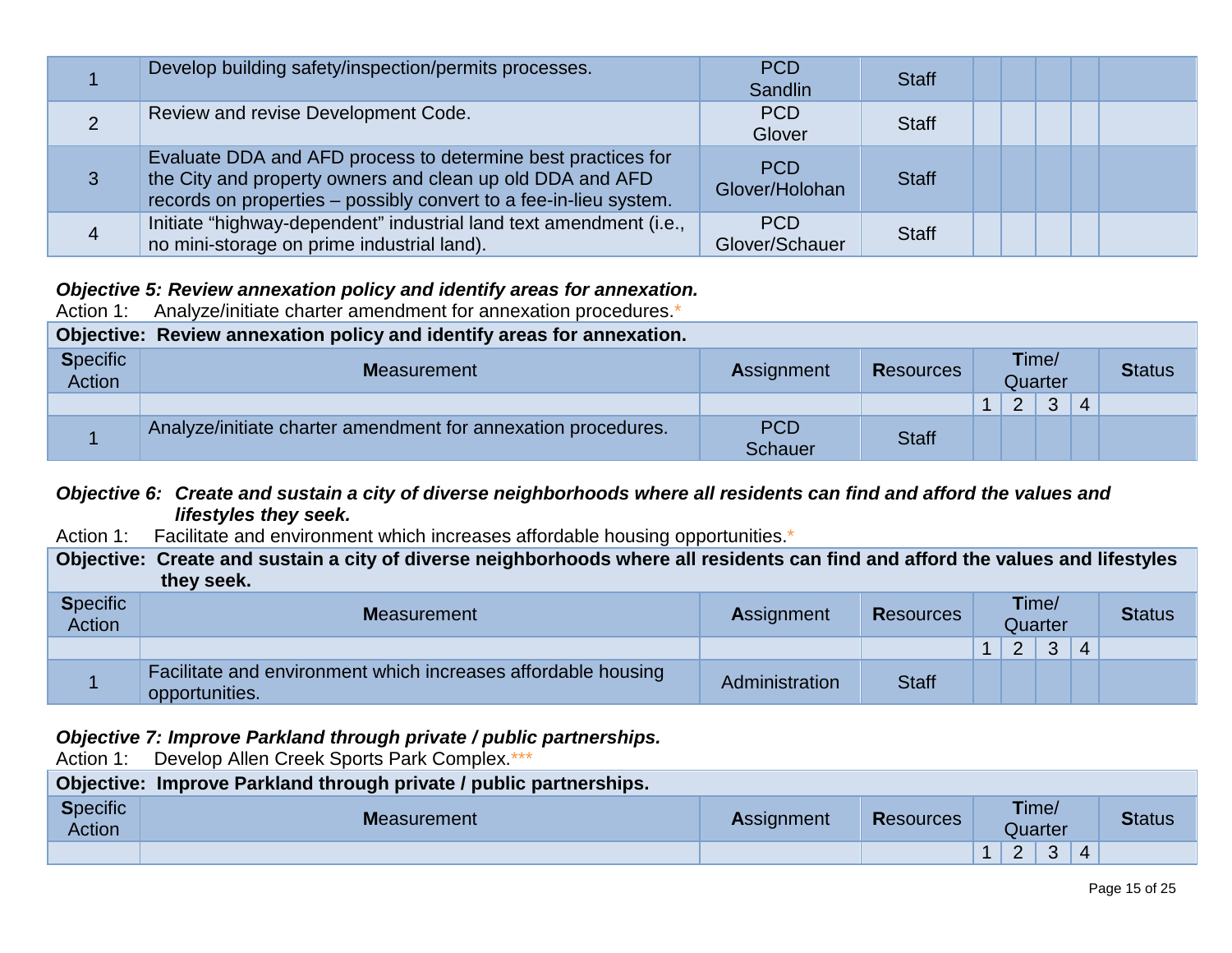| Develop Allen Creek Sports Park Complex. | PCD<br>Glover, Nelson,<br>Slaughter | Monetary |  |  |  |
|------------------------------------------|-------------------------------------|----------|--|--|--|
|------------------------------------------|-------------------------------------|----------|--|--|--|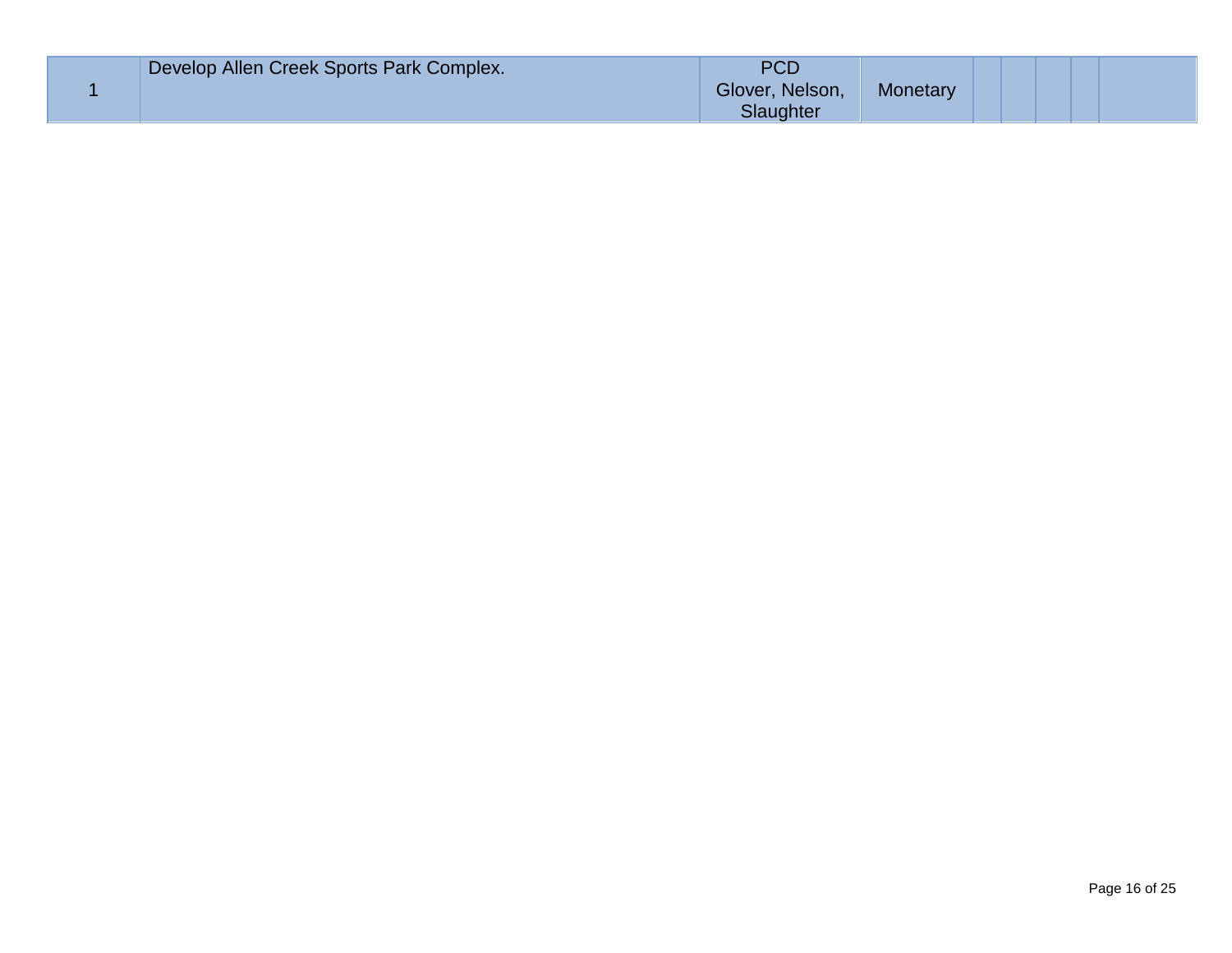## **Maintain, Operate and Expand our Infrastructure to Meet Community Needs**

### *Leadership Objectives:*

- **Plan and develop infrastructure.**
- **Ensure water infrastructure needs are met.**
- **Ensure sewer infrastructure needs are met.**
- **Ensure transportation infrastructure needs are met.**
- **Ensure storm facility infrastructure needs are met.**
- **Ensure bicycle/pedestrian path needs are met.**
- **Ensure park infrastructure needs are met.**
- **Increase opportunities to promote character and community spirit.**
- **Provide an environment to help preserve and enhance Grants Pass' historical assets.**

#### *Leadership Actions:*

### *Objective 1: Plan and develop infrastructure.*

- Action 1: Explore Public Safety Station options.\*\*\*
- Action 2: Complete Sewer Master Plan.\*\*\*
- Action 3: Complete Water Master Plan.\*\*\*
- Action 4: Update the Downtown Master Plan.\*
- Action 5: Install ambient lighting on Caveman Bridge.\*
- Action 6: Purchase and install two "Portland Loos".<sup>\*</sup>
- Action 7: Water Distribution and Wastewater Collection Continue pursuit of property acquisition for future reservoir and pump station sites.\*
- Action 8: Complete Storm Drain Master Plan and consider funding option.<sup>\*</sup>

#### **Objective: Plan and develop infrastructure.**

| <b>Specific</b><br>Action | <b>Measurement</b>                            | Assignment                                             | <b>Resources</b>   | Time/<br>Quarter |                |   | <b>Status</b> |  |
|---------------------------|-----------------------------------------------|--------------------------------------------------------|--------------------|------------------|----------------|---|---------------|--|
|                           |                                               |                                                        |                    |                  | $\overline{2}$ | 3 | 4             |  |
|                           | <b>Explore Public Safety Station options.</b> | Administration/<br><b>DPS</b><br>Rubinstein/<br>Landis | Staff/<br>Monetary |                  |                |   |               |  |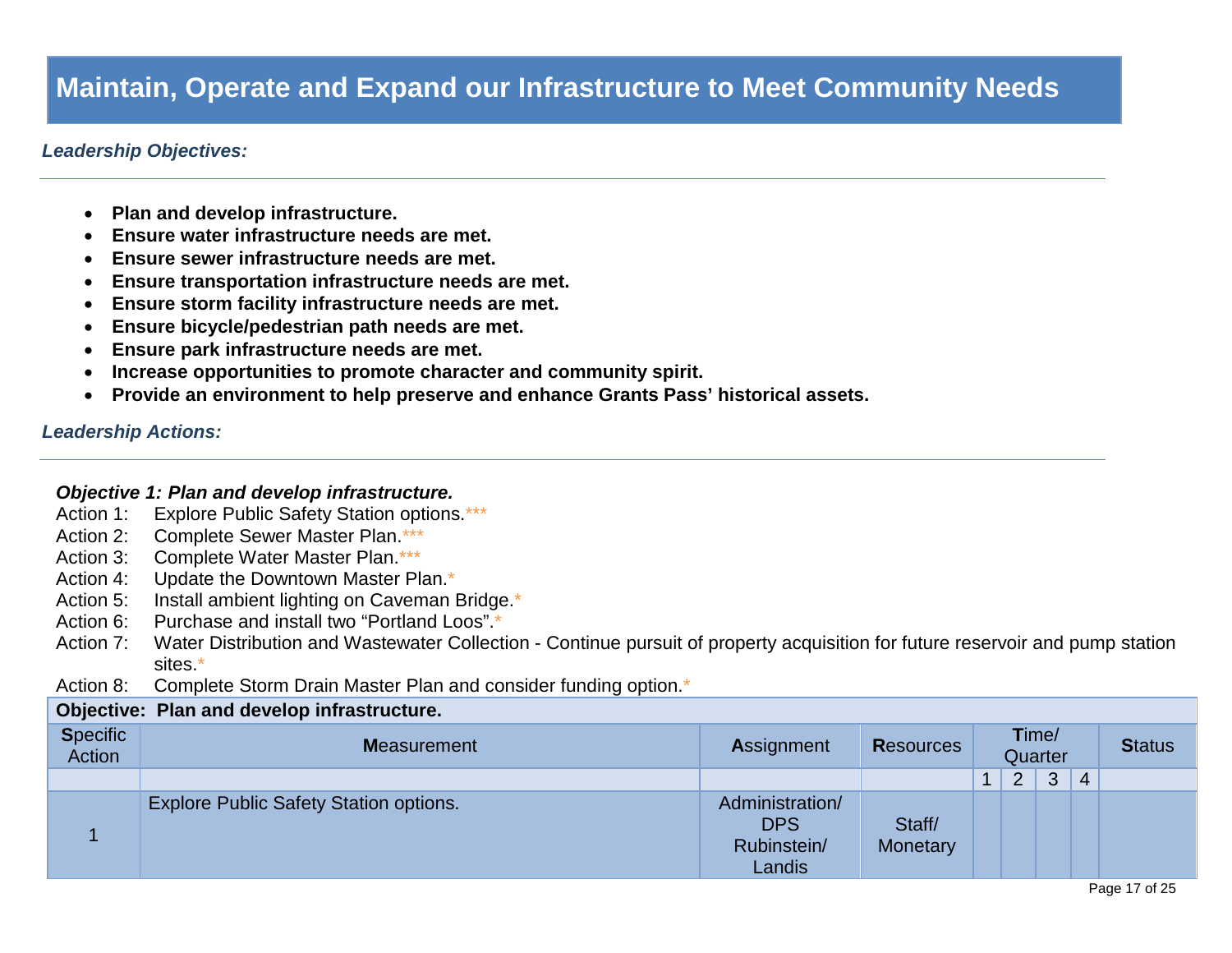| $\overline{2}$ | Complete Sewer Master Plan.                                                                                                             | <b>Public Works</b><br>Wright/Hamblin/<br><b>Brelinski</b> | Consultant/<br><b>Staff</b>              |  |  |  |
|----------------|-----------------------------------------------------------------------------------------------------------------------------------------|------------------------------------------------------------|------------------------------------------|--|--|--|
| 3              | Complete Water Master Plan.                                                                                                             | <b>Public Works</b><br>Wright/Hamblin/<br>Canady           | Consultant/<br><b>Staff</b>              |  |  |  |
| $\overline{4}$ | Update the Downtown Master Plan.                                                                                                        | <b>PCD</b><br>Glover                                       | <b>Staff</b>                             |  |  |  |
| 5              | Install ambient lighting on Caveman Bridge.                                                                                             | <b>PCD</b><br><b>Saunders</b>                              | Staff/<br><b>Monetary</b>                |  |  |  |
| 6              | Purchase and install two "Portland Loos".                                                                                               | Administration<br><b>Reeves</b>                            | Monetary                                 |  |  |  |
|                | Water Distribution and Wastewater Collection - Continue pursuit<br>of property acquisition for future reservoir and pump station sites. | <b>Public Works</b><br>Canady                              | Land<br>Acquisition<br><b>Specialist</b> |  |  |  |
| 8              | Complete Storm Drain Master Plan and consider funding option.                                                                           | <b>Public Works</b><br>Wright/Scrivner                     | Consultant/<br><b>Staff</b>              |  |  |  |

### *Objective 2: Ensure water infrastructure needs are met.*

- Action 1: Build new Water Plant (PAVE).\*\*\*<br>Action 2: Develop emergency water hook-up
- Develop emergency water hook-up at City Hall well.\*
- Action 3: Complete projects as part of small main replacement.<sup>\*</sup>
- Action 4: Initiate the process to replace the Water Treatment Plant.\*
- Action 5: Complete the update to the Water Emergency Operations Plan.<br>Action 6: Initiate the process of acquiring property for a new Water Treatm
- Initiate the process of acquiring property for a new Water Treatment Plant.

### **Objective: Ensure water infrastructure needs are met.**

| <b>Specific</b><br>Action | <b>Measurement</b>                                         | <b>Assignment</b>                     | <b>Resources</b>            |             | Time/<br>Quarter |   | <b>Status</b>  |  |
|---------------------------|------------------------------------------------------------|---------------------------------------|-----------------------------|-------------|------------------|---|----------------|--|
|                           |                                                            |                                       |                             | $\mathbf 1$ | $\overline{2}$   | 3 | $\overline{4}$ |  |
|                           | Build new Water Plant (PAVE).                              | <b>Public Works</b><br>Canady         | Monetary                    |             |                  |   |                |  |
| 2                         | Develop emergency water hook-up at City Hall well.         | Administration<br><b>Reeves</b>       | Monetary                    |             |                  |   |                |  |
| 3                         | Complete projects as part of small main replacement.       | <b>Public Works</b><br>Wright/Hamblin | City<br>Engineer            |             |                  |   |                |  |
| $\overline{4}$            | Initiate the process to replace the Water Treatment Plant. | <b>Public Works</b><br>Canady/Wright  | Consultant/<br><b>Staff</b> |             |                  |   |                |  |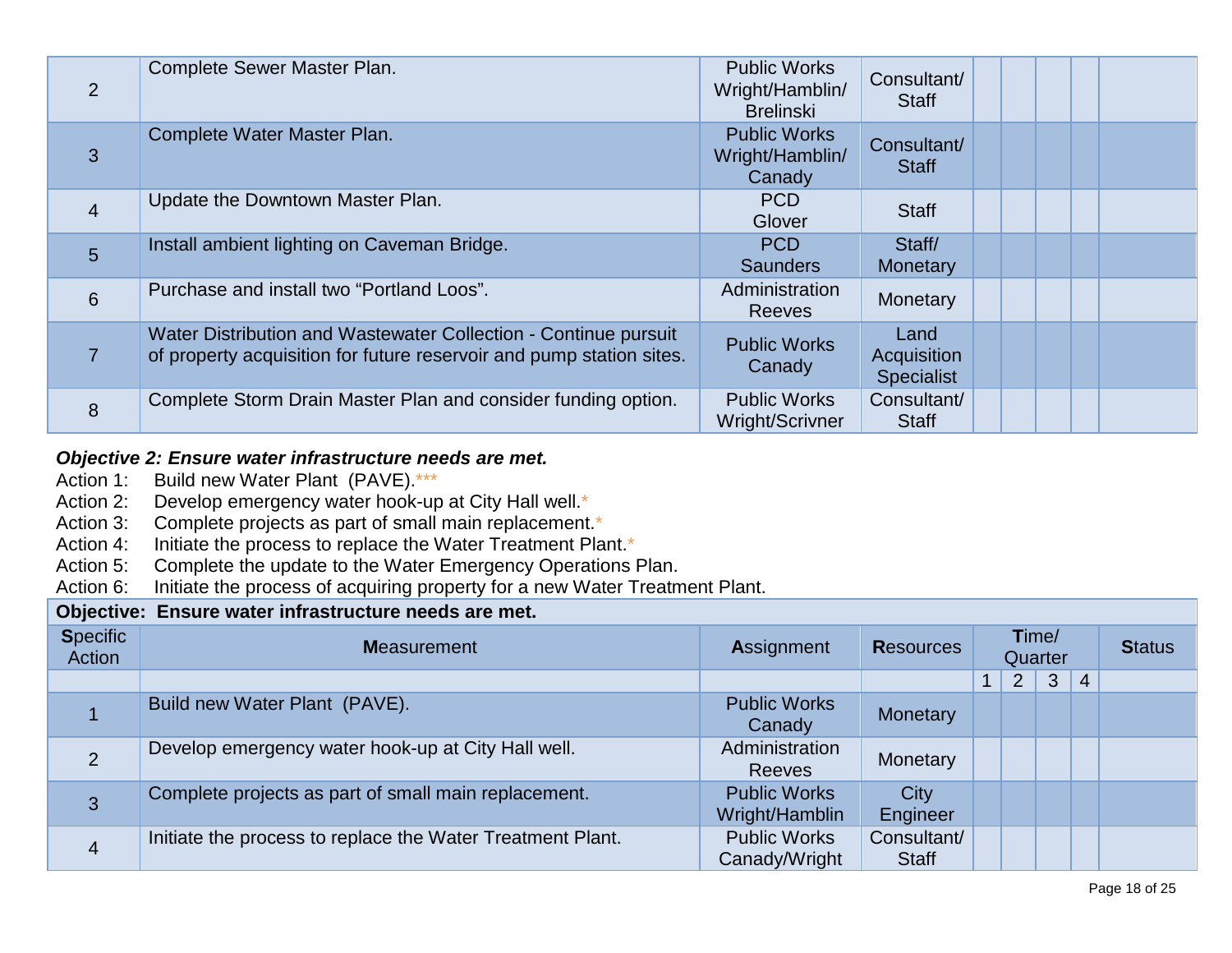| 5 | Complete the update to the Water Emergency Operations Plan.                           | <b>Public Works</b><br>Canady/Wright           | Consultant/<br><b>Staff</b> |  |
|---|---------------------------------------------------------------------------------------|------------------------------------------------|-----------------------------|--|
| 6 | Initiate the process of acquiring property for a new Water<br><b>Treatment Plant.</b> | PW/<br>Administration<br>Canady/<br>Rubenstein | <b>Staff</b>                |  |

### *Objective 3: Ensure sewer infrastructure needs are met.*

Action 1: Expand Wastewater Plant (PAVE).\*\*\*

Action 2: Construct vactor truck dumping facility.\*\*<br>Action 3: Initiate Fats. Oils and Grease (FOG) edu

Initiate Fats, Oils and Grease (FOG) education/enforcement program.\*

Action 4: Implement manhole inflow/infiltration elimination program in the Redwood area.\*

Action 5: Upgrade sewer lines.\*

Action 6: Evaluate Wastewater Treatment Plant expansion.\*

Action 7: Design and construct the necessary Webster Wastewater Pump Station No. 1 improvement project.<br>Action 8: Initiate upgrades to the Water Restoration Plant SCADA hardware and software.

Initiate upgrades to the Water Restoration Plant SCADA hardware and software.

| Objective: Ensure sewer infrastructure needs are met. |                                                                                                  |                                                            |                           |   |                  |   |                |               |  |  |  |
|-------------------------------------------------------|--------------------------------------------------------------------------------------------------|------------------------------------------------------------|---------------------------|---|------------------|---|----------------|---------------|--|--|--|
| <b>Specific</b><br>Action                             | <b>Measurement</b>                                                                               | <b>Assignment</b>                                          | <b>Resources</b>          |   | Time/<br>Quarter |   |                | <b>Status</b> |  |  |  |
|                                                       |                                                                                                  |                                                            |                           | 1 | 2                | 3 | $\overline{4}$ |               |  |  |  |
| $\overline{1}$                                        | Expand Wastewater Plant (PAVE).                                                                  | <b>Public Works</b><br>Canady                              | Staff/<br><b>Monetary</b> |   |                  |   |                |               |  |  |  |
| 2                                                     | Construct vactor truck dumping facility.                                                         | <b>Public Works</b><br>Canady                              | Staff/<br>Monetary        |   |                  |   |                |               |  |  |  |
| 3                                                     | Initiate Fats, Oils and Grease (FOG) education/enforcement<br>program.                           | <b>Public Works</b><br>Canady                              | Staff/<br><b>Monetary</b> |   |                  |   |                |               |  |  |  |
| $\overline{4}$                                        | Implement manhole inflow/infiltration elimination program in the<br>Redwood area.                | <b>Public Works</b><br>Canady/Hamblin                      | Staff/<br>Monetary        |   |                  |   |                |               |  |  |  |
| 5                                                     | Upgrade sewer lines.                                                                             | <b>Public Works</b><br>Wright/Hamblin                      | City<br>Engineer          |   |                  |   |                |               |  |  |  |
| 6                                                     | Evaluate Wastewater Treatment Plant expansion.                                                   | <b>Public Works</b><br>Canady/Brelinsky/<br>Wright         | Consultant                |   |                  |   |                |               |  |  |  |
| $\overline{7}$                                        | Design and construct the necessary Webster Wastewater Pump<br>Station No. 1 improvement project. | <b>Public Works</b><br>Wright/Brelinski/<br><b>Hamblin</b> | Consultant/<br>staff      |   |                  |   |                |               |  |  |  |
| 8                                                     | Initiate upgrades to the Water Restoration Plant SCADA                                           | <b>Public Works</b>                                        | Staff/                    |   |                  |   |                |               |  |  |  |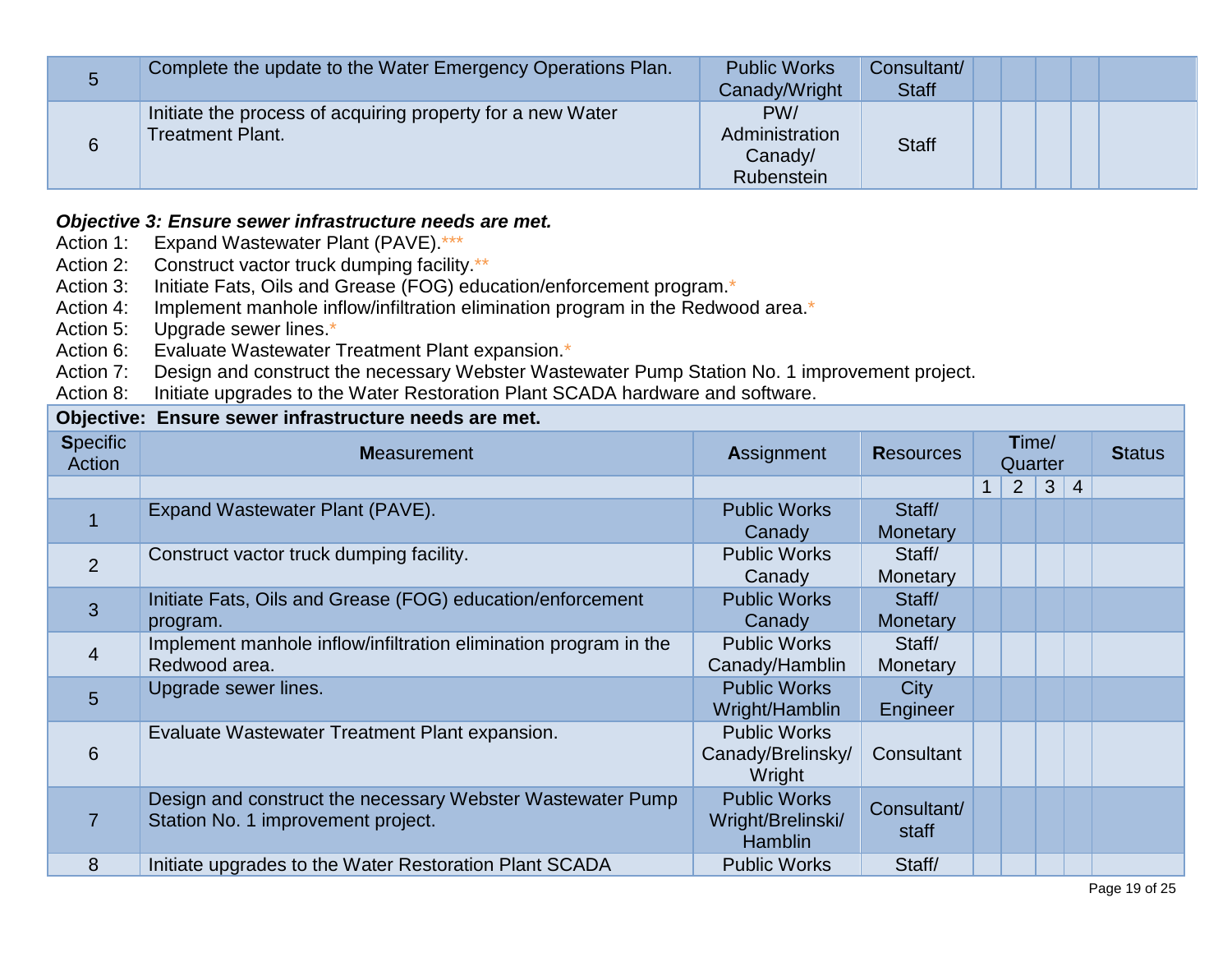|                                                                                                                                                                                                                                                                                                                                                                                                                                                                                                                                                                                                                                                                                                     | hardware and software.                                                                                                                       | Canady/Brelinsky                                | Monetary             |              |         |              |                |               |  |  |
|-----------------------------------------------------------------------------------------------------------------------------------------------------------------------------------------------------------------------------------------------------------------------------------------------------------------------------------------------------------------------------------------------------------------------------------------------------------------------------------------------------------------------------------------------------------------------------------------------------------------------------------------------------------------------------------------------------|----------------------------------------------------------------------------------------------------------------------------------------------|-------------------------------------------------|----------------------|--------------|---------|--------------|----------------|---------------|--|--|
| Objective 4: Ensure transportation infrastructure needs are met.<br>Clean the streets – hire contractor to pressure wash sidewalks and alleyways. $*$<br>Action 1:<br>Improve dangerous/problem pedestrian crossings (flashing beacons).*<br>Action 2:<br>Focused approach to right of way vegetation management.*<br>Action 3:<br>Utilize college program to provide design concepts for South 'Y' interchange.*<br>Action 4:<br>Design, bid and construct improvements to the Redwood Avenue and Allen Creek Road intersection per direction<br>Action 5:<br>provided by City Council.*<br>Complete Transportation Master Plan.<br>Action 6:<br>Design the Allen Creek Road project.<br>Action 7: |                                                                                                                                              |                                                 |                      |              |         |              |                |               |  |  |
| Objective:<br><b>Specific</b>                                                                                                                                                                                                                                                                                                                                                                                                                                                                                                                                                                                                                                                                       | Ensure transportation infrastructure needs are met.                                                                                          |                                                 |                      |              | Time/   |              |                |               |  |  |
| <b>Action</b>                                                                                                                                                                                                                                                                                                                                                                                                                                                                                                                                                                                                                                                                                       | <b>Measurement</b>                                                                                                                           | Assignment                                      | <b>Resources</b>     |              | Quarter |              |                | <b>Status</b> |  |  |
|                                                                                                                                                                                                                                                                                                                                                                                                                                                                                                                                                                                                                                                                                                     |                                                                                                                                              |                                                 |                      | $\mathbf{1}$ | 2       | $\mathbf{3}$ | $\overline{4}$ |               |  |  |
|                                                                                                                                                                                                                                                                                                                                                                                                                                                                                                                                                                                                                                                                                                     | Clean the streets – hire contractor to pressure wash sidewalks<br>and alleyways.                                                             | Administration<br><b>Byrne</b>                  | Staff/<br>Monetary   |              |         |              |                |               |  |  |
| 2                                                                                                                                                                                                                                                                                                                                                                                                                                                                                                                                                                                                                                                                                                   | Improve dangerous/problem pedestrian crossings (flashing<br>beacons).                                                                        | <b>PCD</b>                                      | <b>Staff</b>         |              |         |              |                |               |  |  |
| 3                                                                                                                                                                                                                                                                                                                                                                                                                                                                                                                                                                                                                                                                                                   | Focused approach to right of way vegetation management.                                                                                      | Administration                                  | <b>Staff</b>         |              |         |              |                |               |  |  |
| 4                                                                                                                                                                                                                                                                                                                                                                                                                                                                                                                                                                                                                                                                                                   | Utilize college program to provide design concepts for South 'Y'<br>interchange.                                                             | <b>PCD</b>                                      | <b>Staff</b>         |              |         |              |                |               |  |  |
| $5\overline{)}$                                                                                                                                                                                                                                                                                                                                                                                                                                                                                                                                                                                                                                                                                     | Design, bid and construct improvements to the Redwood Avenue<br>and Allen Creek Road intersection per direction provided by City<br>Council. | PCD/PW<br>Glover,<br>Slaughter<br>Wright        | Consultant/<br>staff |              |         |              |                |               |  |  |
| 6                                                                                                                                                                                                                                                                                                                                                                                                                                                                                                                                                                                                                                                                                                   | Complete Transportation Master Plan.                                                                                                         | <b>PCD</b>                                      | Consultant           |              |         |              |                |               |  |  |
| $\overline{7}$                                                                                                                                                                                                                                                                                                                                                                                                                                                                                                                                                                                                                                                                                      | Design the Allen Creek Road project.                                                                                                         | <b>PCD/PW</b><br>Glover,<br>Slaughter<br>Wright | Consultant/<br>staff |              |         |              |                |               |  |  |

# **Objective 5: Ensure storm facility infrastructure needs are met.**<br>Action 1: Find most cost-effective way to deal with storm water re

- Action 1: Find most cost-effective way to deal with storm water regulations.\*\*<br>Action 2: Initiate the preparation of a storm water implementation plan followi
- Action 2: Initiate the preparation of a storm water implementation plan following adoption of the Storm Water Master Plan.<br>Action 3: Create and initiate the Storm Water utility.
- Create and initiate the Storm Water utility.

### **Objective: Ensure storm facility infrastructure needs are met.**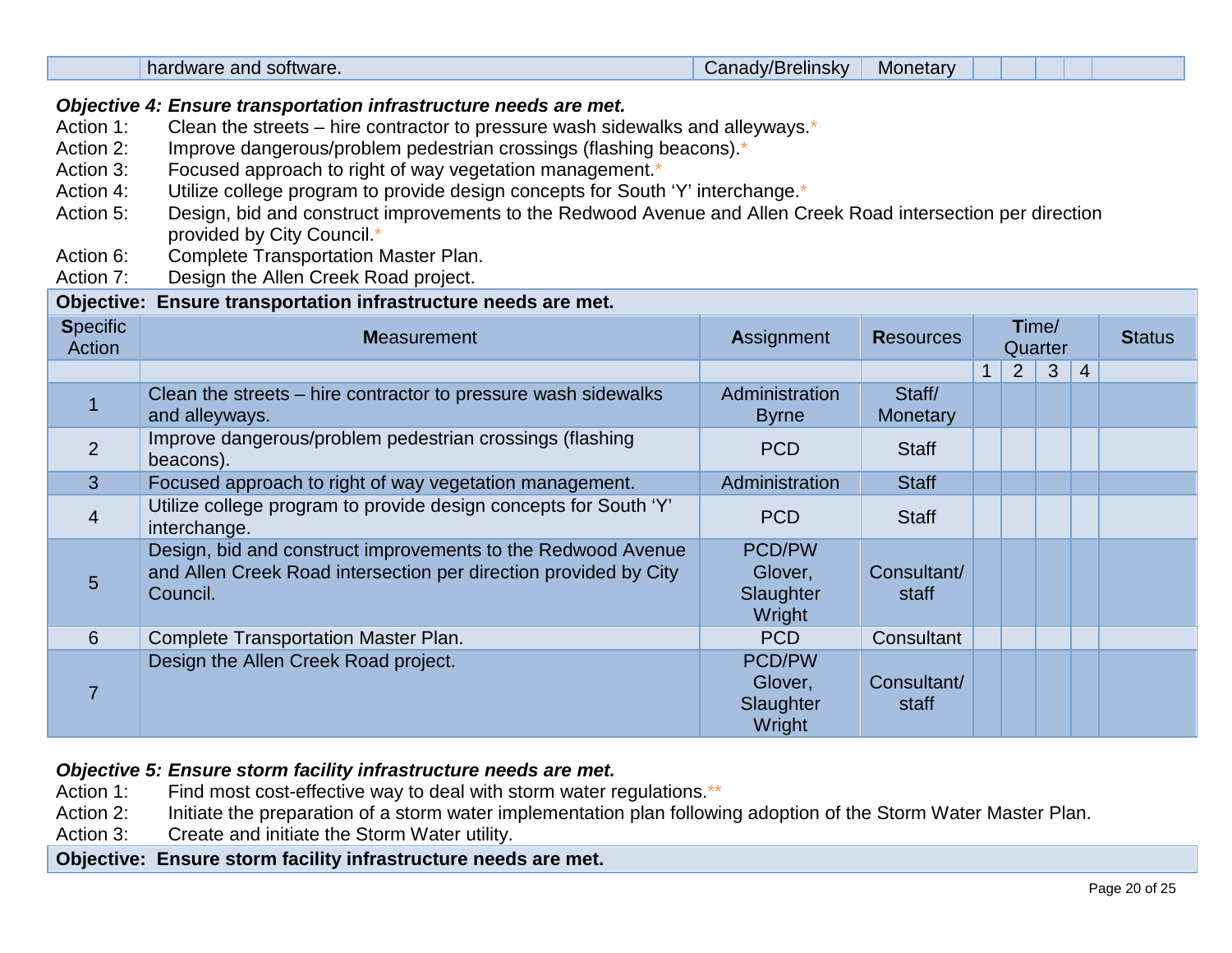| <b>Specific</b><br>Action | <b>Measurement</b>                                                                                                  | <b>Assignment</b>                    | <b>Resources</b> | Time/<br>Quarter |   |   |                | <b>Status</b> |
|---------------------------|---------------------------------------------------------------------------------------------------------------------|--------------------------------------|------------------|------------------|---|---|----------------|---------------|
|                           |                                                                                                                     |                                      |                  | 1.               | 2 | 3 | $\overline{4}$ |               |
|                           | Find most cost-effective way to deal with storm water regulations.                                                  | <b>Public Works</b><br>Canady        | <b>Staff</b>     |                  |   |   |                |               |
|                           | Initiate the preparation of a storm water implementation plan<br>following adoption of the Storm Water Master Plan. | <b>Public Works</b><br>Canady        | Consultant       |                  |   |   |                |               |
| 3                         | Create and initiate the Storm Water utility.                                                                        | <b>PW/Finance</b><br>Canady/Meredith | Consultant       |                  |   |   |                |               |

### *Objective 6: Ensure bicycle/pedestrian path needs are met.*

- Action 1: Interconnect trails.\*
- Action 2: Continually identify and implement additional off-street pedestrian and bikeway opportunities.\*\*
- Action 3: Improve trails to provide walking/biking transportation alternatives and recreation potential.\*

| Objective: Ensure bicycle/pedestrian path needs are met. |                                                                                                   |                                           |                          |                  |                |              |                |  |  |  |
|----------------------------------------------------------|---------------------------------------------------------------------------------------------------|-------------------------------------------|--------------------------|------------------|----------------|--------------|----------------|--|--|--|
| <b>Specific</b><br>Action                                | <b>Measurement</b>                                                                                | Assignment                                | <b>Resources</b>         | Time/<br>Quarter |                |              |                |  |  |  |
|                                                          |                                                                                                   |                                           |                          |                  | $\overline{2}$ | $\mathbf{3}$ | $\overline{4}$ |  |  |  |
|                                                          | Interconnect trails.                                                                              | <b>PCD</b><br>Saunders &<br>Gindlesperger | <b>Staff</b><br>Monetary |                  |                |              |                |  |  |  |
| 2                                                        | Continually identify and implement additional off-street pedestrian<br>and bikeway opportunities. | <b>PCD</b><br><b>Saunders</b>             | <b>Staff</b><br>Monetary |                  |                |              |                |  |  |  |
| 3                                                        | Improve trails to provide walking/biking transportation alternatives<br>and recreation potential. | <b>PCD</b><br><b>Saunders</b>             | <b>Staff</b><br>Monetary |                  |                |              |                |  |  |  |

# **Objective 7: Ensure park infrastructure needs are met.**<br>Action 1: Develop the park area west of the Caveman F

- Develop the park area west of the Caveman Bridge.\*\*\*
- Action 2: Enhance Riverside Park.\*\*
- Action 3: Develop Hillcrest Park Reserve.\*\*
- Action 4: Remove the large barrels and debris in the river from under the 6th Street Bridge.\*\*
- Action 5: Evaluate options at Reinhart Park for converting irrigation system to prevent future issues with pumping water from the River.\*\*
- Action 6: Add restroom at Fruitdale Park.\*\*
- Action 7: Increase security and lighting in Parks.\*
- Action 8: Develop spray/water park.\*
- Action 9: Improve the high visibility landscaping at the corner of GP Parkway & East Park Street.\*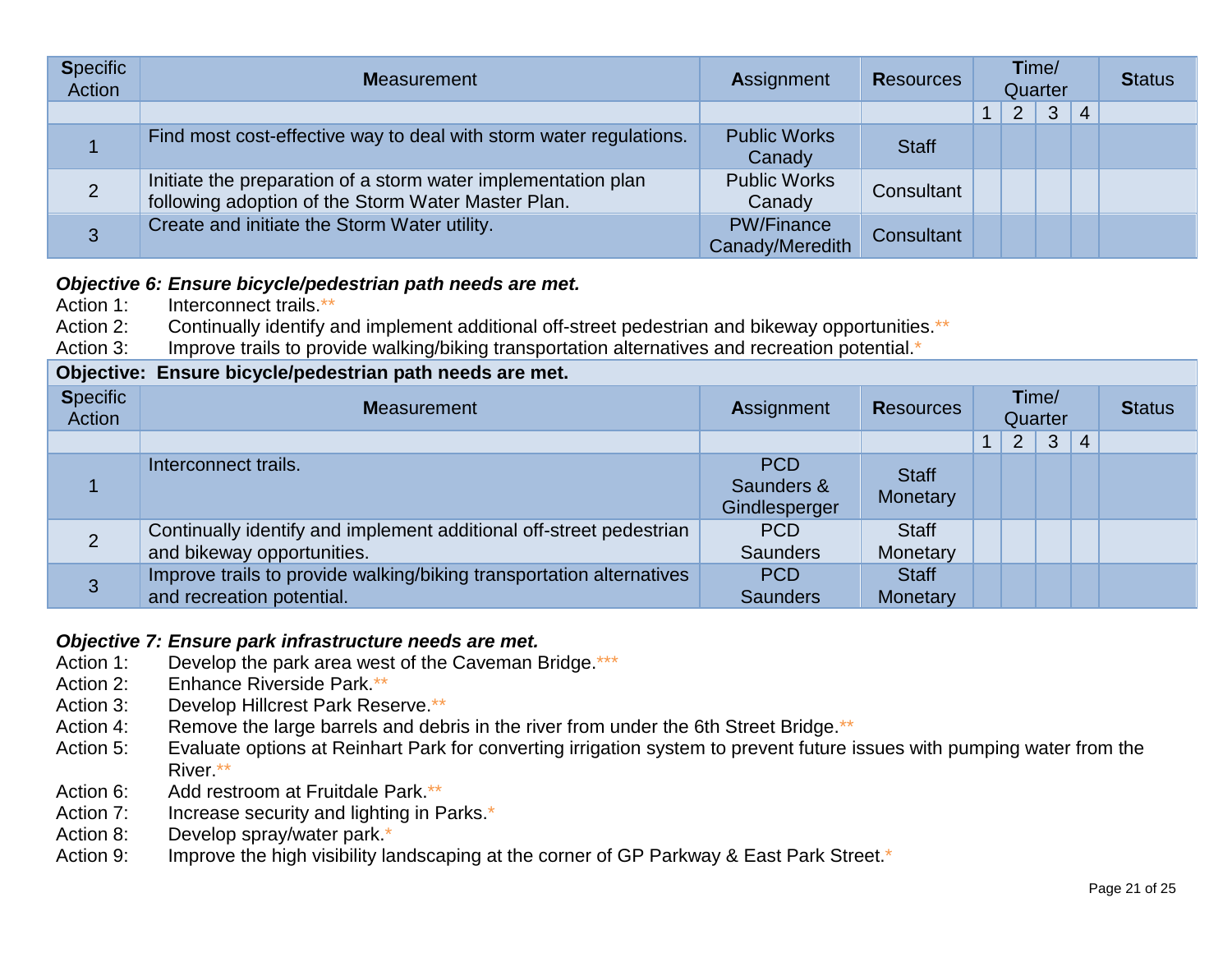Action 10: Landscape and irrigate the area entering the City from Redwood Highway.\*

Action 11: Create a tree walk map for Reinhart for next year's Fall Tree Walk.\*

Action 12: Provide shade screening for exposed playground areas.\*

Action 13: Improve Loveless Park with dirt pump track, seating areas, restroom, bike station, sidewalk and skills area.\*

| Objective: Ensure park infrastructure needs are met. |                                                                                                                                   |                               |                          |                  |   |   |                |               |  |  |
|------------------------------------------------------|-----------------------------------------------------------------------------------------------------------------------------------|-------------------------------|--------------------------|------------------|---|---|----------------|---------------|--|--|
| <b>Specific</b><br>Action                            | <b>Measurement</b>                                                                                                                | Assignment                    | <b>Resources</b>         | Time/<br>Quarter |   |   |                | <b>Status</b> |  |  |
|                                                      |                                                                                                                                   |                               |                          | $\mathbf 1$      | 2 | 3 | $\overline{4}$ |               |  |  |
|                                                      | Develop the park area west of the Caveman Bridge.                                                                                 | <b>PCD</b><br><b>Nelson</b>   | Monetary                 |                  |   |   |                |               |  |  |
| 2                                                    | Enhance Riverside Park.                                                                                                           | <b>PCD</b><br>Glover/Nelson   | Monetary                 |                  |   |   |                |               |  |  |
| $\overline{3}$                                       | Develop Hillcrest Park Reserve.                                                                                                   | <b>PCD</b><br>Glover/Nelson   | Monetary                 |                  |   |   |                |               |  |  |
| $\overline{4}$                                       | Remove the large barrels and debris in the river from under the<br>6 <sup>th</sup> Street Bridge.                                 | <b>PCD</b><br><b>Saunders</b> | <b>Staff</b>             |                  |   |   |                |               |  |  |
| $5\phantom{1}$                                       | Evaluate options at Reinhart Park for converting irrigation system<br>to prevent future issues with pumping water from the River. | <b>PCD</b><br><b>Nelson</b>   | <b>Staff</b><br>Monetary |                  |   |   |                |               |  |  |
| 6                                                    | Add restroom at Fruitdale Park.                                                                                                   | <b>PCD</b><br><b>Nelson</b>   | <b>Staff</b><br>Monetary |                  |   |   |                |               |  |  |
| $\overline{7}$                                       | Increase security and lighting in Parks.                                                                                          | <b>PCD</b><br><b>Nelson</b>   | <b>Staff</b><br>Monetary |                  |   |   |                |               |  |  |
| 8                                                    | Develop spray/water park.                                                                                                         | <b>PCD</b><br><b>Nelson</b>   | <b>Staff</b><br>Monetary |                  |   |   |                |               |  |  |
| 9                                                    | Improve the high visibility landscaping at the corner of GP<br>Parkway & East Park Street.                                        | <b>PCD</b><br><b>Nelson</b>   | <b>Staff</b><br>Monetary |                  |   |   |                |               |  |  |
| 10                                                   | Landscape and irrigate the area entering the City from Redwood<br>Highway.                                                        | <b>PCD</b><br><b>Saunders</b> | <b>Staff</b>             |                  |   |   |                |               |  |  |
| 11                                                   | Create a tree walk map for Reinhart for next year's Fall Tree<br>Walk.                                                            | <b>PCD</b><br><b>Nelson</b>   | <b>Staff</b><br>Monetary |                  |   |   |                |               |  |  |
| 12                                                   | Provide shade screening for exposed playground areas.                                                                             | <b>PCD</b><br><b>Nelson</b>   | <b>Staff</b><br>Monetary |                  |   |   |                |               |  |  |
| 13                                                   | Improve Loveless Park with dirt pump track, seating areas,<br>restroom, bike station, sidewalk and skills area.                   | <b>PCD</b><br><b>Saunders</b> | Monetary                 |                  |   |   |                |               |  |  |

# **Objective 8: Increase opportunities to promote character and community spirit.**<br>Action 1: Explore improvement of north Grants Pass coming off of Merlin Hill. Visu

Explore improvement of north Grants Pass coming off of Merlin Hill. Visual appeal of sight & sound to I-5.\*\*\*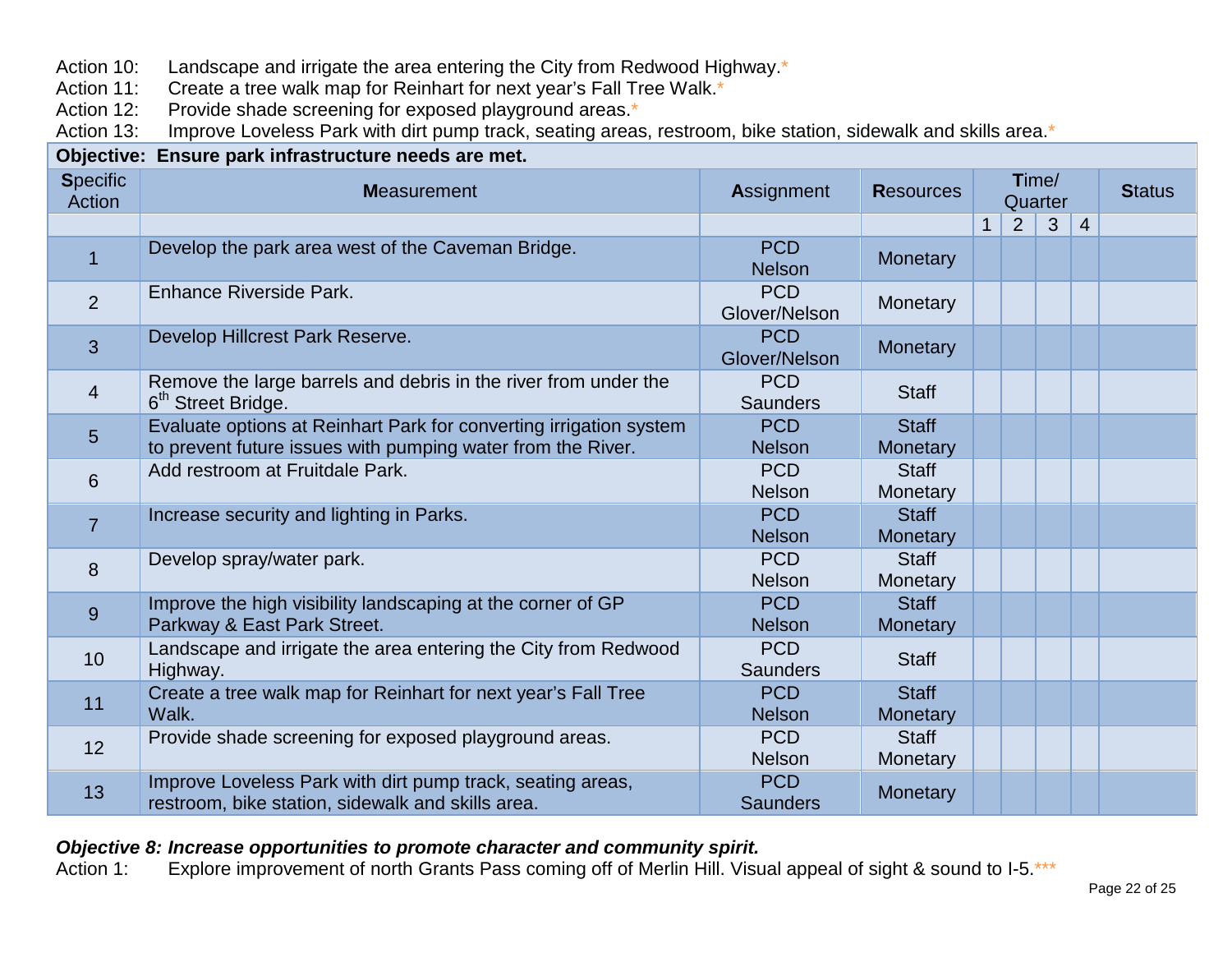- Action 2: Review and refresh the City's "Branding and Marketing". \*\*
- Action 3: Promote City Rebranding/Brand refreshing throughout the City.<sup>\*\*</sup>
- Action 4: Develop landscaping and parking at Park Street.\*\*
- Action 6: Exterior building remodel for the Downtown Welcome Center.\*\*
- Action 7: Support the development and installation of an art piece for a City parking lot each year.\*\*
- Action 8: Expand year-round tree lights in the downtown.<sup>\*\*</sup>
- Action 9: Replace Municipal Building sign to match entry signs.<sup>\*</sup>
- Action 10: Purchase a "watering truck".\*
- Action 11: Continue installing welcome signs for Grants Pass.\*
- Action 12: Entrance sign for south I-5.\*
- Action 13: Expand implementation of the City's Branding.<sup>\*</sup>
- Action 14: Catalogue and promote the City's Public Art Collection in collaboration with CoPA, Tourism and HBSC.<sup>\*</sup>
- Action 15: Expand downtown hardscape.\*
- Action 17: Improve the street scape in 5th & H Street multiple uses.<sup>\*</sup>
- Action 18: Redwood Empire sign restoration.\*
- Action 19: Place a permanent GP on Beacon Hill.\*

### **Objective: Increase opportunities to promote character and community spirit.**

| <b>Specific</b><br>Action | <b>Measurement</b>                                                                                            | <b>Assignment</b>               | <b>Resources</b>         | Time/<br>Quarter |   |              | <b>Status</b>  |  |
|---------------------------|---------------------------------------------------------------------------------------------------------------|---------------------------------|--------------------------|------------------|---|--------------|----------------|--|
|                           |                                                                                                               |                                 |                          | 1                | 2 | $\mathbf{3}$ | $\overline{4}$ |  |
|                           | Explore improvement of north Grants Pass coming off of Merlin<br>Hill. Visual appeal of sight & sound to I-5. |                                 |                          |                  |   |              |                |  |
| $\overline{2}$            | Review and refresh the City's "Branding and Marketing".                                                       |                                 |                          |                  |   |              |                |  |
| 3                         | Promote City Rebranding/Brand refreshing throughout the City.                                                 | Administration<br><b>Reeves</b> | <b>Monetary</b>          |                  |   |              |                |  |
| $\overline{4}$            | Develop landscaping and parking at Park Street.                                                               | <b>PCD</b><br><b>Nelson</b>     | <b>Staff</b><br>Monetary |                  |   |              |                |  |
| 5                         | Exterior building remodel for the Downtown Welcome Center.                                                    | Administration<br><b>Reeves</b> | <b>Monetary</b>          |                  |   |              |                |  |
| $\,6$                     | Support the development and installation of an art piece for a City<br>parking lot each year.                 | Administration<br>Reeves/CoPA   | Monetary                 |                  |   |              |                |  |
| $\overline{7}$            | Expand year-round tree lights in the downtown.                                                                | Administration<br><b>Byrne</b>  | <b>Monetary</b>          |                  |   |              |                |  |
| 8                         | Replace Municipal Building sign to match entry signs.                                                         | Administration<br><b>Reeves</b> | Monetary                 |                  |   |              |                |  |
| 9                         | Purchase a "watering truck".                                                                                  | Administration/<br><b>PCD</b>   | <b>Monetary</b>          |                  |   |              |                |  |